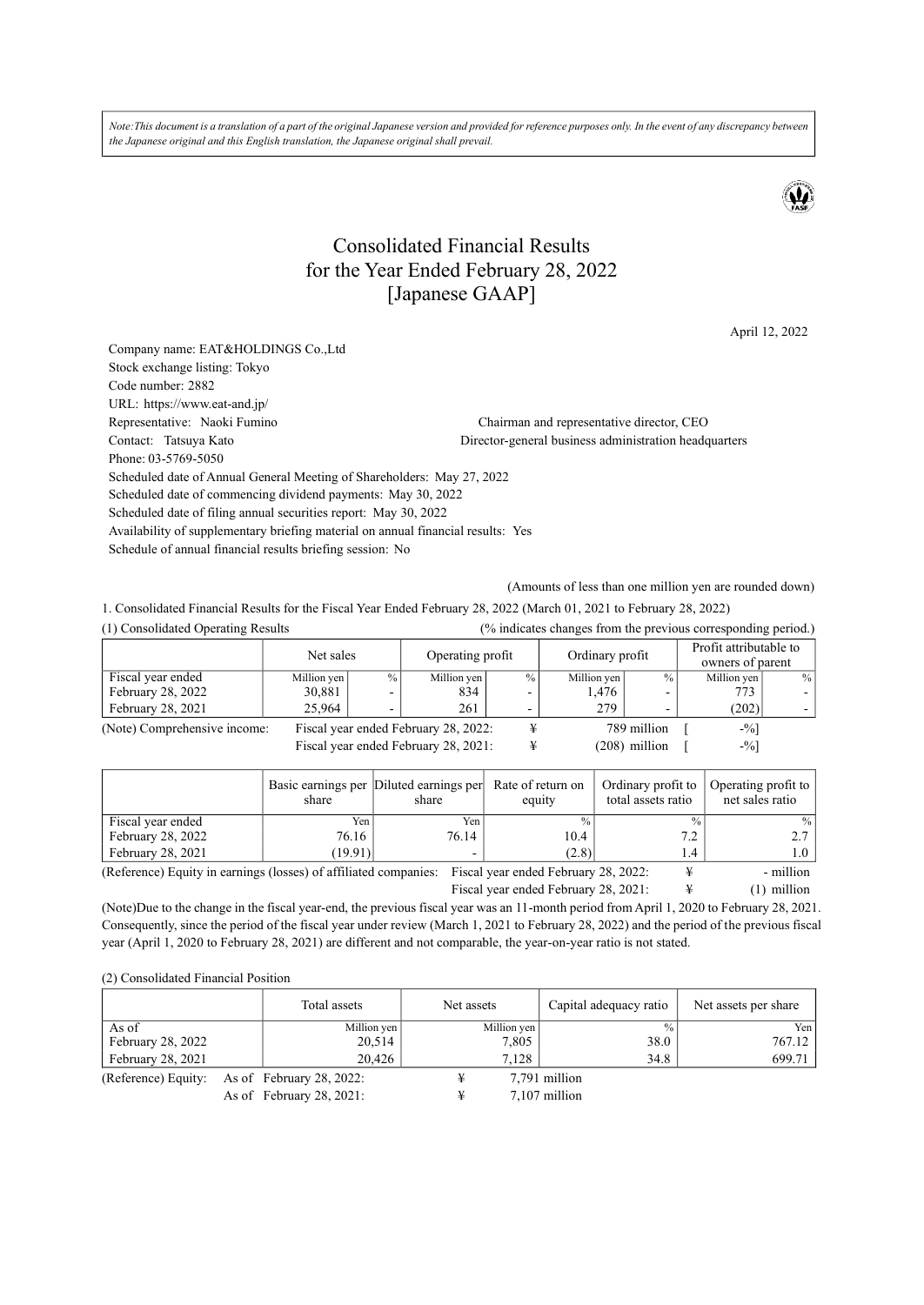(3) Consolidated Cash Flows

|                   | Cash flows from<br>operating activities | Cash flows from<br>investing activities | Cash flows from<br>financing activities | Cash and cash<br>equivalents at the end<br>of period |  |
|-------------------|-----------------------------------------|-----------------------------------------|-----------------------------------------|------------------------------------------------------|--|
| Fiscal year ended | Million yen                             | Million yen                             | Million yen                             | Million yen                                          |  |
| February 28, 2022 | 2,510                                   | (1, 917)                                | (396)                                   | 1,622                                                |  |
| February 28, 2021 | 655                                     | (17)                                    | (191)                                   | 1,380                                                |  |

#### 2. Dividends

|                    | Annual dividends    |      |                                |          |       | Total       | Payout                   | Dividends<br>to net      |
|--------------------|---------------------|------|--------------------------------|----------|-------|-------------|--------------------------|--------------------------|
|                    | l st<br>quarter-end | 2nd  | 3rd<br>quarter-end quarter-end | Year-end | Total | dividends   | ratio<br>(consolidated)  | assets<br>(consolidated) |
| Fiscal year ended  | Yen                 | Yen  | Yen                            | Yen      | Yen   | Million yen | $\frac{0}{0}$            | $\frac{0}{0}$            |
| February 28, 2021  | -                   | 5.00 | $\overline{\phantom{0}}$       | 5.00     | 10.00 | 101         | $\overline{\phantom{0}}$ | 1.4                      |
| February 28, 2022  |                     | 5.00 | -                              | 5.00     | 10.00 | 101         | 13.1                     | 1.3                      |
| Fiscal year ending |                     |      |                                |          |       |             |                          |                          |
| February 28, 2023  | -                   | 5.00 | $\overline{\phantom{0}}$       | 5.00     | 10.00 |             | 18.5                     |                          |
| (Forecast)         |                     |      |                                |          |       |             |                          |                          |

(Note) Breakdown of the year-end dividend for the fiscal year ended February 28, 2022 :

| Commemorative dividend | $\overline{\phantom{a}}$ | ven |
|------------------------|--------------------------|-----|
| Special dividend       |                          | ven |

3. Consolidated Financial Results Forecast for the Fiscal Year Ending February 28, 2023 (March 01, 2022 to February 28, 2023)

(% indicates changes from the previous corresponding period.)

|                                     | Net sales   |      | Operating profit |               | Ordinary profit |               | Profit attributable<br>to owners of parent |               | Basic earnings per<br>share |
|-------------------------------------|-------------|------|------------------|---------------|-----------------|---------------|--------------------------------------------|---------------|-----------------------------|
|                                     | Million yen | $\%$ | Million yen      | $\frac{0}{0}$ | Million yen     | $\frac{0}{0}$ | Million yen                                | $\frac{0}{0}$ | Yen                         |
| Six months ended August<br>31, 2022 | 15.800      | 6.9  | 530              | 42.0          | 545             | (21.8)        | 250                                        | (16.4)        | 24.61                       |
| Full year                           | 33.470      | 8.4  | .100             | 31.8          | ,108            | (25.0)        | 500                                        | (35.4)        | 49.23                       |

\* Notes:

(1) Changes in significant subsidiaries during the period under review (changes in specified subsidiaries resulting in changes in scope of consolidation): No

New - (Company name: ) Exclusion:  $\qquad \qquad - \qquad \qquad \text{(Comparing) name:}$ 

(2) Changes in accounting policies, changes in accounting estimates and retrospective restatement

1) Changes in accounting policies due to the revision of accounting standards: No

2) Changes in accounting policies other than 1) above: No

3) Changes in accounting estimates: No

4) Retrospective restatement: No

(3) Total number of issued shares (common shares)

1) Total number of issued shares at the end of the period (including treasury shares):

| February 28, 2022: | 10,158,190 shares |
|--------------------|-------------------|
| February 28, 2021: | 10,158,190 shares |

| 2) Total number of treasury shares at the end of the period: |            |
|--------------------------------------------------------------|------------|
| February 28, 2022:                                           | 959 shares |
| February 28, 2021:                                           | 921 shares |

| 3) Average number of shares during the period: |                   |
|------------------------------------------------|-------------------|
| Fiscal Year ended February 28, 2022:           | 10,157,264 shares |
| Fiscal Year ended February 28, 2021:           | 10,157,269 shares |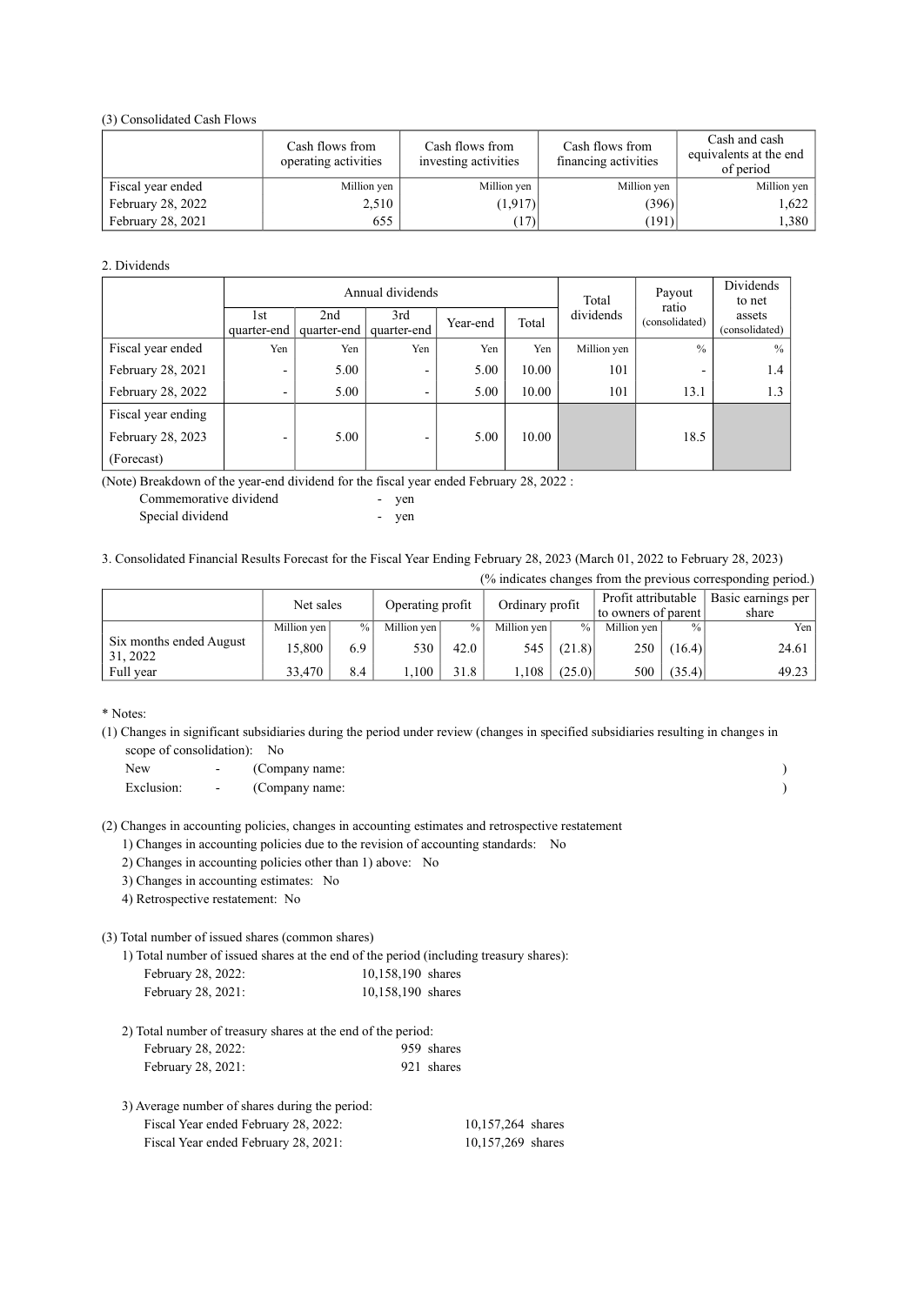Table of Contents - Attachments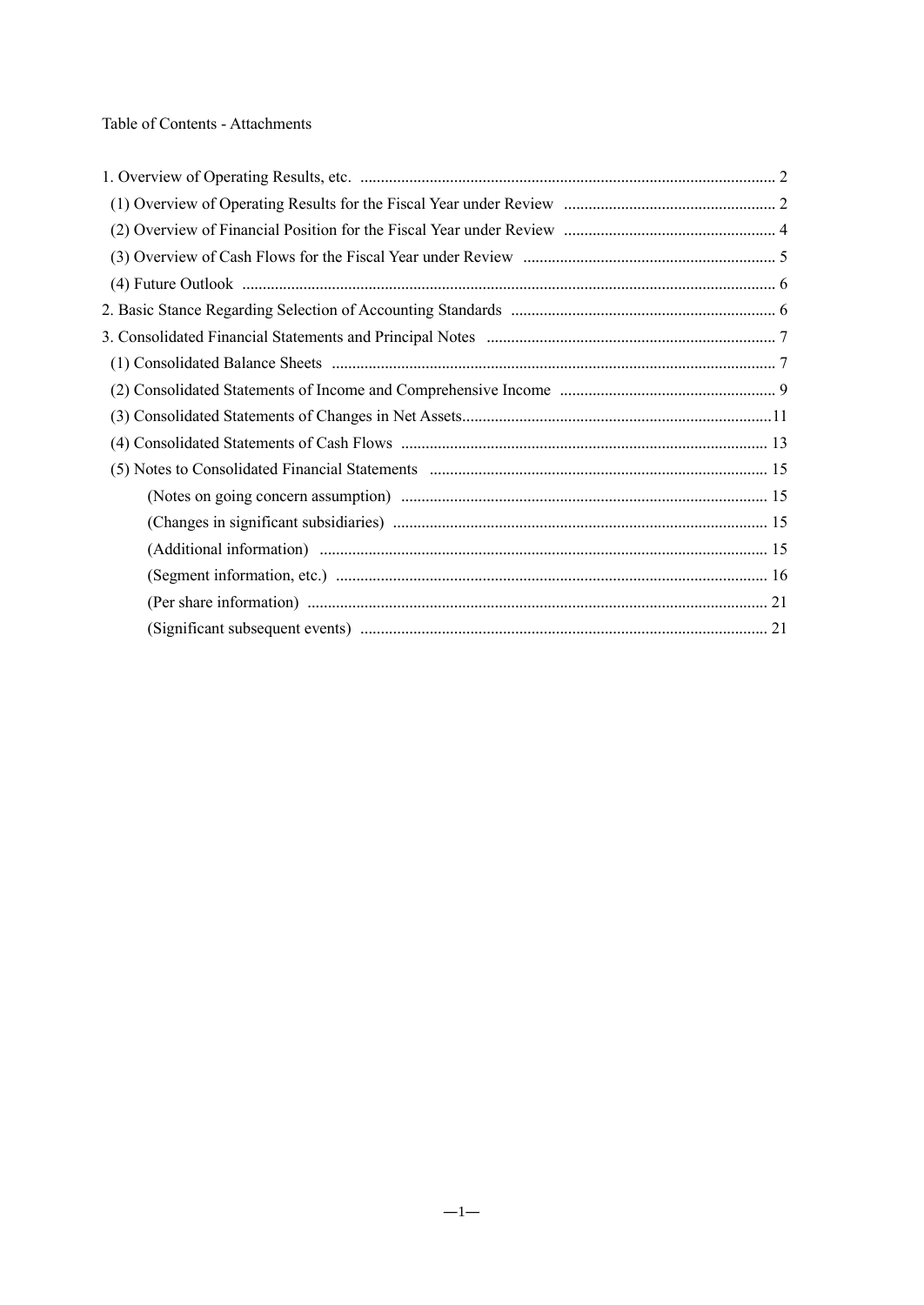## 1. Overview of Operating Results, etc.

Due to the change in the fiscal year-end, the previous fiscal year covered 11-month period from April 1, 2020 to February 28, 2021. Consequently, since the period of the fiscal year under review (from March 1, 2021 to February 28, 2022) and the period of the previous fiscal year (from April 1, 2020 to February 28, 2021) do not match and are not comparable, the year-on-year ratio is not stated.

## (1) Overview of Operating Results for the Fiscal Year under Review

In the fiscal year under review, the outlook for the Japanese economy continued to be uncertain. Private consumption declined mainly in face-to-face services, due to the state of emergency declaration issued following the fifth wave of COVID-19 infections, and the sixth wave of infections due to the Omicron variant.

Regarding market trends in frozen foods and restaurants, which are mainstay businesses of the Company, the frozen food market grew steadily amid the trend of growing demand for eating at home, while the restaurant market did not recover to pre-COVID levels, and the restrictions on business hours and alcoholic beverage provision at restaurants due to the state of emergency declaration in major metropolitan areas and priority measures to prevent the spread of infections in other regions continued to impact the Restaurant Business.

Under such circumstances, riding on the wave of the market expansion, the Company endeavored to further increase sales in the Food Business and promoted further improvements in productivity and cost reduction, mainly at Kanto 2<sup>nd</sup> Plant. In the Restaurant Business, under the harsh conditions with a prolonged state of emergency declaration, we continued to promote the scrap-and-build approach for stores, enhanced the attractiveness of existing stores through the micromanagement, etc. of each store, and actively responded to the robust takeaway demand stemming from the COVID-19 crisis.

In addition, for new businesses, we implemented various initiatives including the following: opening of "OSAKA FUN DINING, OSAKA OHSHO" in Shanghai, China; opening of "Sapporo Misogyoza", an unmanned direct sales store of raw frozen gyoza limited to the Sapporo area; and developing the restaurants e-commerce website "RAMEN JOURNEY."

As a result, net sales for the fiscal year under review were ¥30,881 million and operating profit was ¥834 million, achieving an increase in sales and a significant increase in operating profit. In addition, in the Restaurant Business, owing to income provided by local governments as the compensation for cooperation in preventing the spread of COVID-19, the Company recorded ordinary profit of ¥1,476 million, and profit attributable to the parent company's shareholders of ¥773 million.

The operating results for each segment are as follows.

### 1) Food Business

In the Food Business, we maintained the strong sales, as our mainstay product "OSAKA OHSHO Hanetsuki Gyoza" continued to grow, and the new product "OSAKA OHSHO Hanetsuki Stamina Meat Gyoza," launched in February 2021, became a hit product. As a result, the net sales in the Food Business for the fiscal year under review were ¥18,789 million.

The operating profit was ¥1,153 million, as a result of improving the gross margin ratio through enhancing the productivity via the introduction of state-of-the-art equipment at the new line at Kanto 2<sup>nd</sup> Plant, which began its operations in January 2021.

## 2) Restaurant Business

Regarding the Restaurant Business, in the "OSAKA OHSHO" business category, in addition to continued efforts from the previous fiscal year in closing unprofitable stores, we actively opened new stores at locations close to residential areas. We also proceeded with endeavor to respond to changes in the business environment due to the COVID-19 crisis such as the expansion of the takeout and delivery menus, and strove to bolster existing stores through the development of limited-time menus and the introduction of micromanagement. As a result, in the fiscal year under review, the net sales were ¥12,091 million and the operating profit was ¥11 million, showing a steady recovery.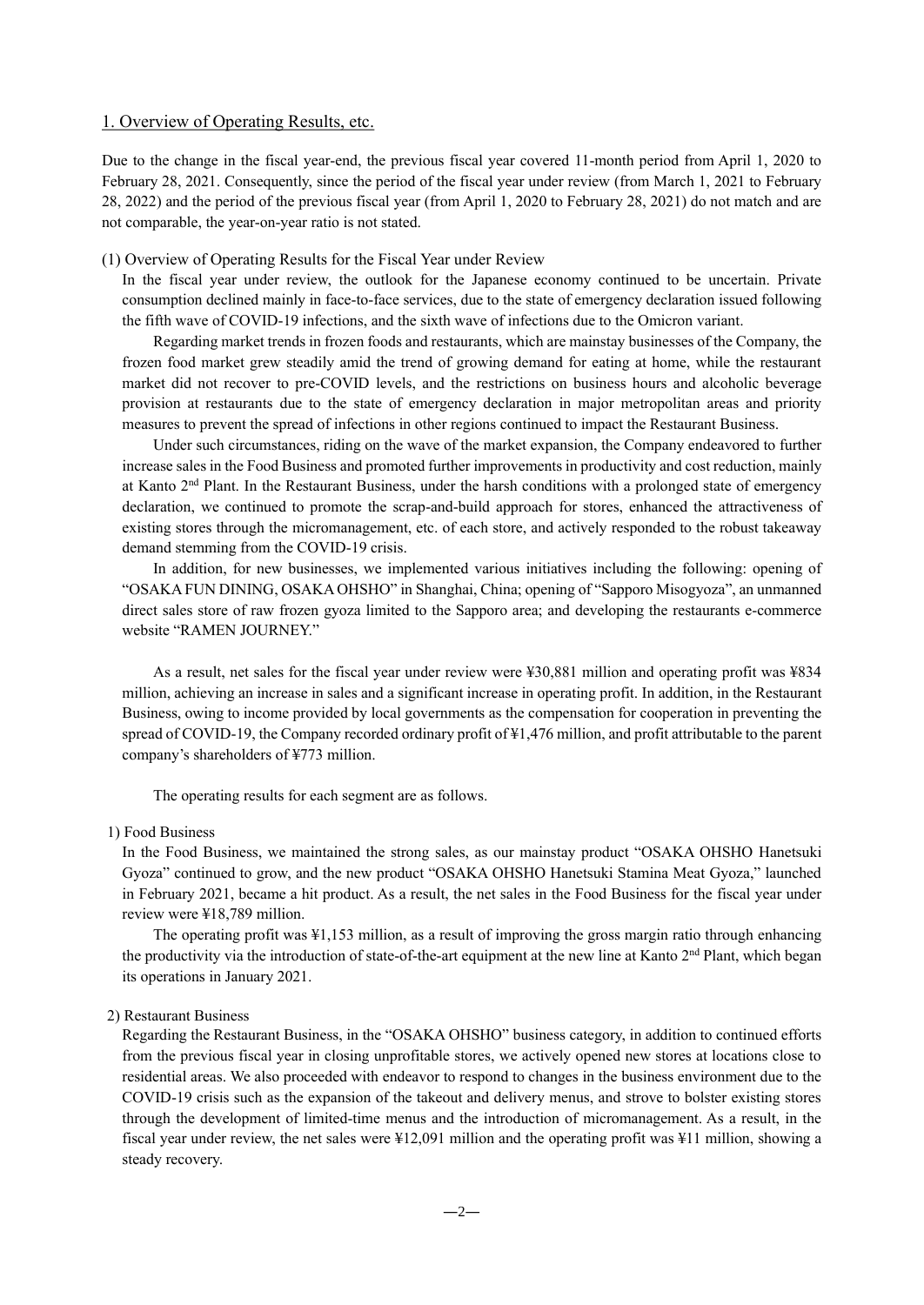In the fiscal year under review, the Group opened a total of 37 stores, including 25 directly managed stores and 12 FC stores, and closed a total of 35 stores, including 8 directly managed stores and 27 FC stores. At the end of the fiscal year under review, the total number of stores was 472 (including 28 overseas stores), with 107 directly managed stores (including 7 overseas stores) and 365 FC stores (including 21 overseas stores). Furthermore, in line with the switch in operating format, 1 store was changed from a FC store to a directly managed store.

| Name of business<br>category |                               | End of previous fiscal year<br>(February 28, 2021) |       | End of fiscal year under review<br>(February 28, 2022) |           |       |  |
|------------------------------|-------------------------------|----------------------------------------------------|-------|--------------------------------------------------------|-----------|-------|--|
|                              | Directly<br>managed<br>stores | FC stores                                          | Total | Directly<br>managed<br>stores                          | FC stores | Total |  |
| OSAKA OHSHO                  | 39                            | 312                                                | 351   | 48                                                     | 313       | 361   |  |
| Ramen                        | 12                            | 19                                                 | 31    | 11                                                     | 18        | 29    |  |
| Bakery & cafes               | 22                            | 14                                                 | 36    | 21                                                     | 10        | 31    |  |
| Other businesses             | 13                            | 4                                                  | 17    | 20                                                     | 3         | 23    |  |
| Overseas                     | 3                             | 32                                                 | 35    | $\mathbf{7}$                                           | 21        | 28    |  |
| Total                        | 89                            | 381                                                | 470   | 107                                                    | 365       | 472   |  |

The breakdown of the number of stores in the Restaurant Business is as follows.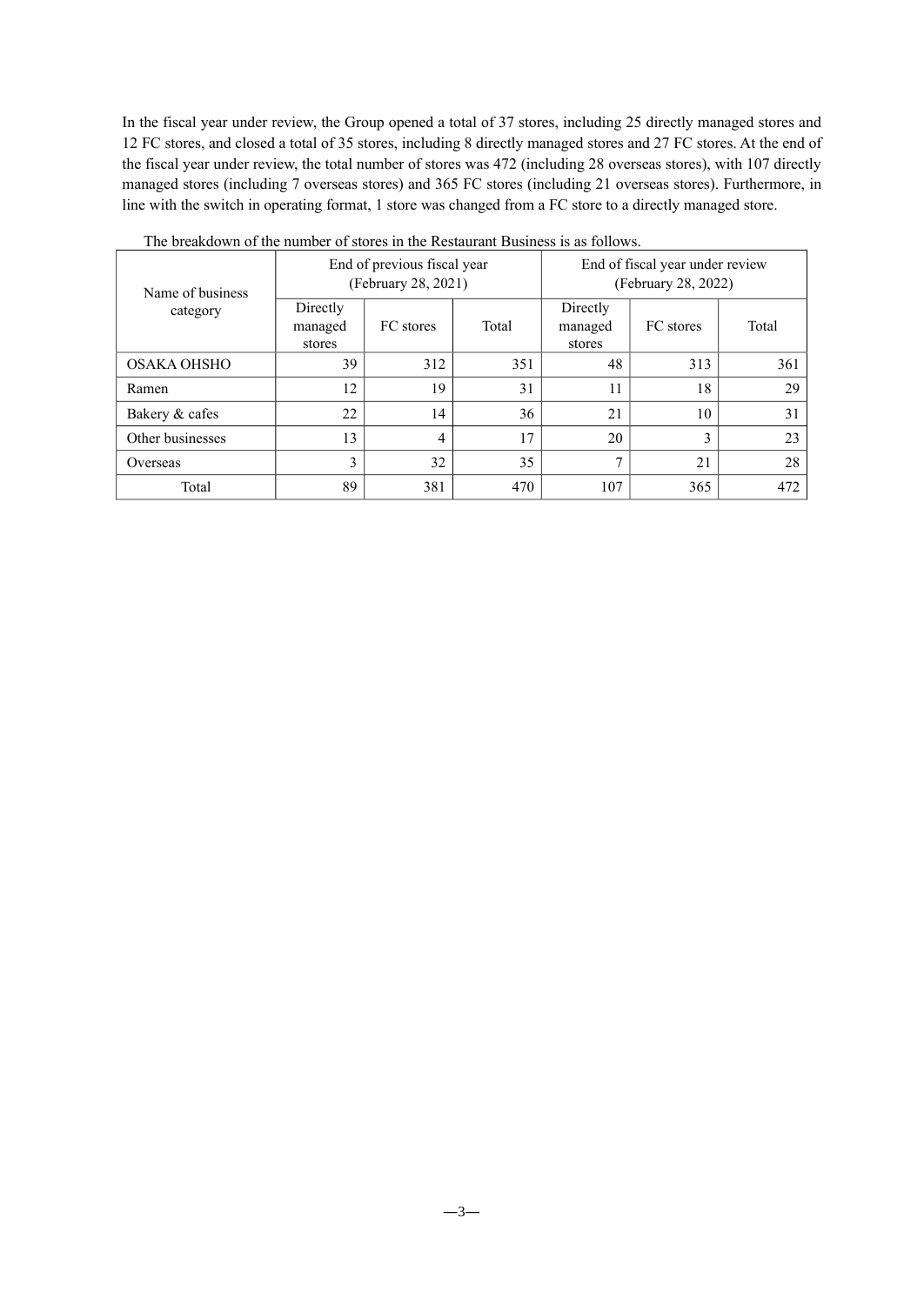## (2) Overview of Financial Position for the Fiscal Year under Review

Status of Assets, Liabilities and Net Assets

#### (Assets)

Total assets at the end of the fiscal year under review increased by ¥88 million from the end of the previous fiscal year to ¥20,514 million.

Current assets decreased by ¥719 million from the end of the previous fiscal year to ¥9,044 million. The main contributing factors were an increase in cash and deposits of ¥234 million, a decrease in accounts receivable – trade of ¥1,148 million, and an increase in merchandise and finished goods of ¥221 million.

Non-current assets increased by ¥808 million from the end of the previous fiscal year to ¥11,470 million. The main contributing factors were an increase in property, plant and equipment of ¥708 million and an increase in investments and other assets of ¥101 million.

## (Liabilities)

Liabilities at the end of the fiscal year under review decreased by ¥587 million from the end of the previous fiscal year to ¥12,709 million.

Current liabilities decreased by ¥672 million from the end of the previous fiscal year to ¥9,232 million. The main contributing factors were a decrease in accounts payable – trade of ¥628 million, a decrease in short-term borrowings of ¥304 million, and an increase in income taxes payable of ¥209 million.

Non-current liabilities increased by ¥84 million from the end of the previous fiscal year to ¥3,477 million. The main contributing factor was an increase in long-term borrowings.

## (Net Assets)

Net assets at the end of the fiscal year under review increased by ¥676 million from the end of the previous fiscal year to ¥7,805 million. The main contributing factor was an increase in retained earnings.

As a result, the capital adequacy ratio was 38.0% (34.8% at the end of the previous fiscal year).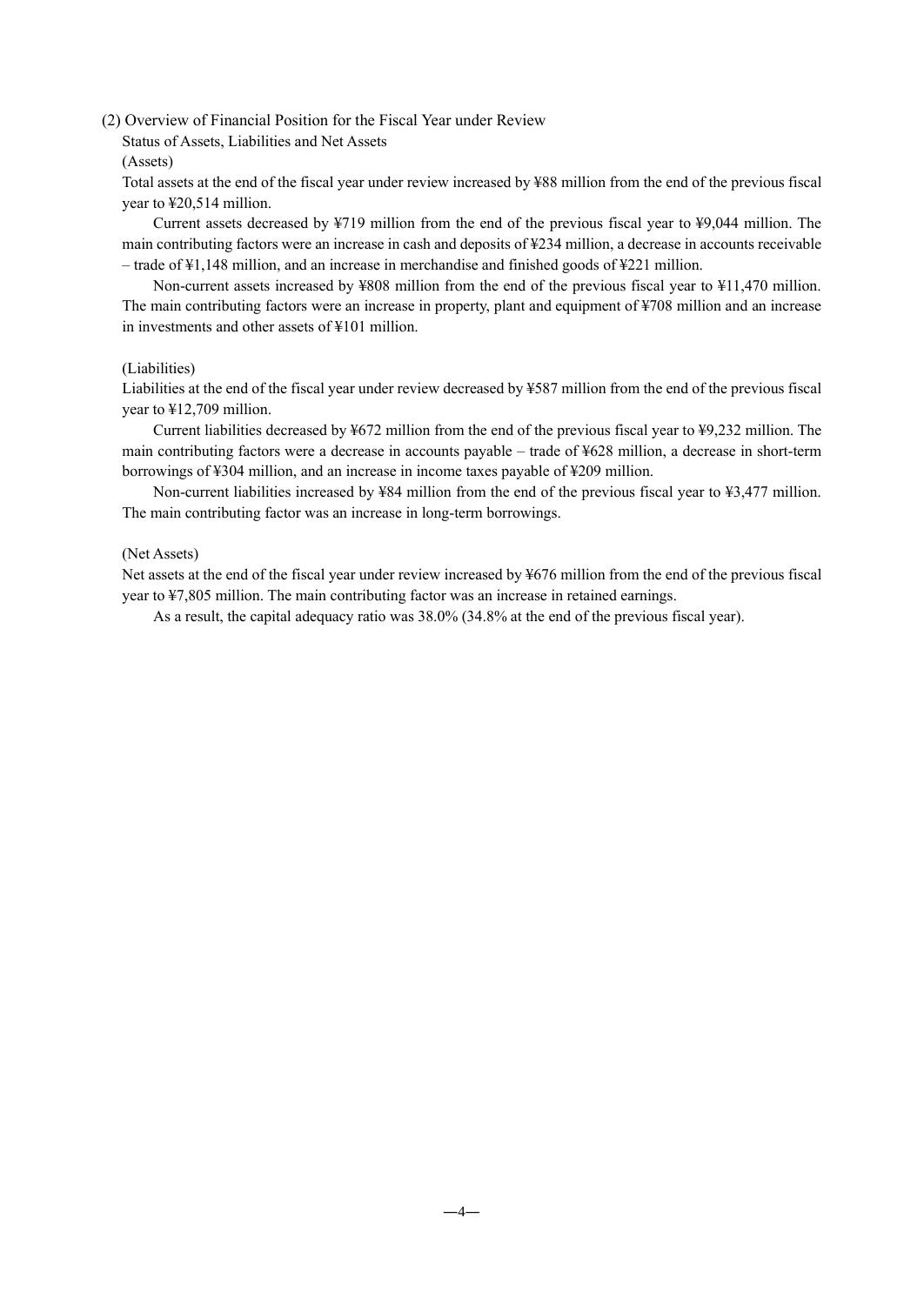# (3) Overview of Cash Flows for the Fiscal Year under Review

## Status of Cash Flows

Cash and cash equivalents at the end of the fiscal year under review (hereinafter "funds") increased by ¥241 million from the end of the previous fiscal year to ¥1,622 million.

# (Cash Flows from Operating Activities)

Funds provided by operating activities amounted to ¥2,510 million. The main contributing factors were profit before income taxes of ¥1,203 million, a decrease in trade receivables of ¥1,157 million, and depreciation of ¥1,014 million, which offset an increase in inventories of ¥174 million, and a decrease in trade payables of ¥637 million.

(Cash Flows from Investing Activities)

Funds used in investing activities were ¥1,917 million. The main contributing factor was the purchase of property, plant and equipment.

# (Cash Flows from Financing Activities)

Funds used in financing activities amounted to ¥396 million. The main contributing factors were a decrease in short-term borrowings of ¥304 million, repayments of long-term borrowings of ¥557 million, and dividends paid of ¥101 million, despite proceeds from long-term borrowings of ¥600 million.

# (Trends in cash flow-related indicators)

|                                                  | Fiscal year ended | Fiscal year ended |  |
|--------------------------------------------------|-------------------|-------------------|--|
|                                                  | February 28, 2021 | February 28, 2022 |  |
| Capital adequacy ratio $(\%)$                    | 34.8              | 38.0              |  |
| Capital adequacy ratio based on market value (%) | 89.4              | 107.1             |  |
| Cash flow to debt ratio (times)                  | 6.0               |                   |  |
| Interest coverage ratio (times)                  | 46.3              | 195.3             |  |

(Notes) 1. The calculation formulas of the above indicators are as follows.

Capital adequacy ratio: Shareholders' equity / Total assets

Capital adequacy ratio based on market value: Market capitalization / Total assets

Cash flow to debt ratio: Interest-bearing debt / Operating cash flows

Interest coverage ratio: Operating cash flows / Interest payments

- 2. Market capitalization is calculated based on the total number of shares issued excluding treasury shares.
- 3. Cash flows refer to cash flows from operating activities.

Interest-bearing debt refers to all liabilities for which interest is paid among the liabilities recorded on the Consolidated Balance Sheets. Interest payments refer to the amount of interest paid in the Statements of Cash Flows.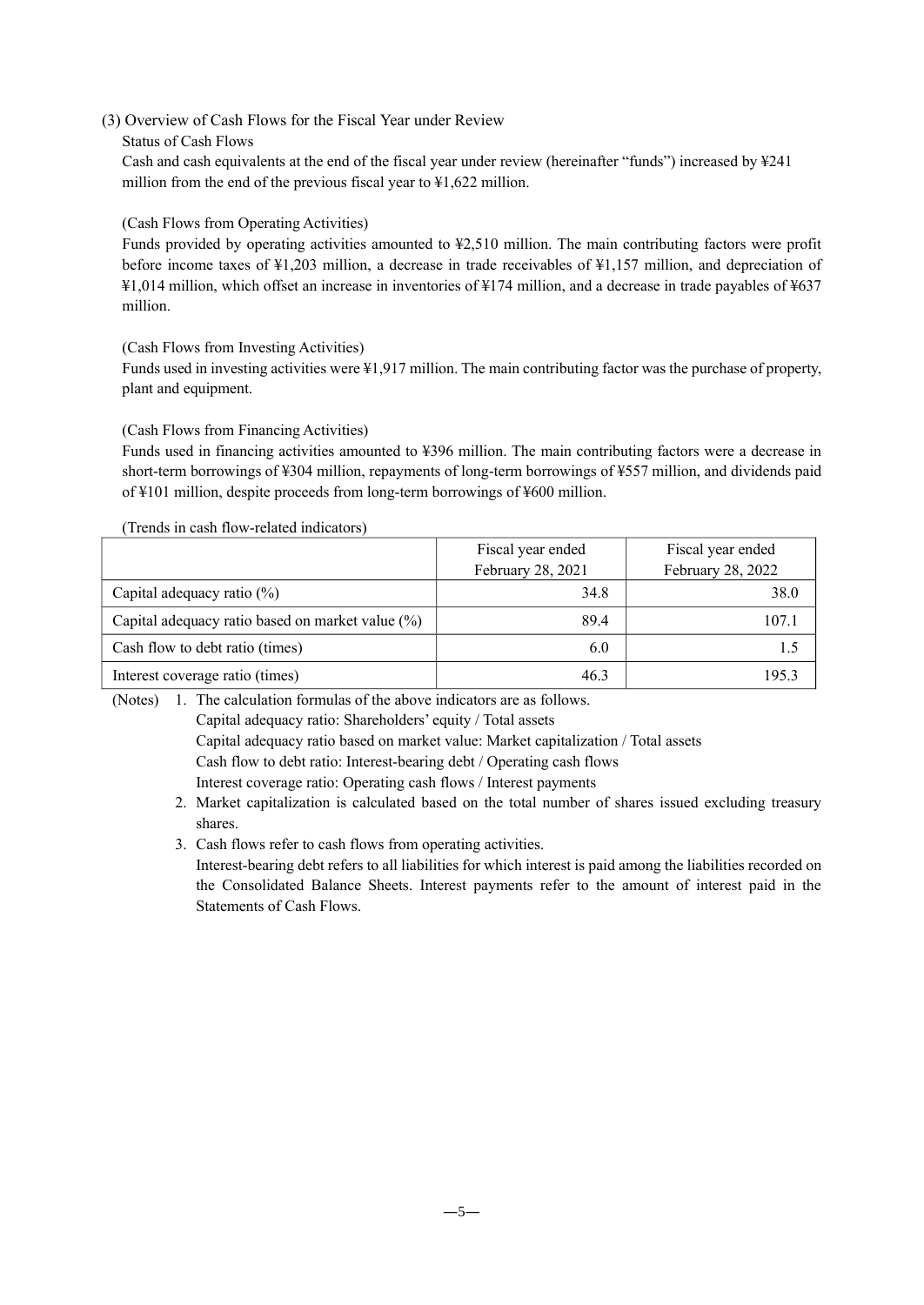## (4) Future Outlook

Regarding the business environment surrounding the Group in the next fiscal year, as there is no prospect of convergence of the COVID-19 pandemic, the Group expects to continue facing a harsh business environment, as well as increases in raw material prices, labor costs, and logistics costs.

In the Food Business, besides the boost from the frozen gyoza market which will continue to grow, we believe that sales of our mainstay products "OSAKA OHSHO Hanetsuki Gyoza" and "OSAKA OHSHO Purumochi Boiled Gyoza" can be further increased with their high levels of product appeal. In addition, Kanto 3rd Plant is scheduled to begin its operations in October 2022, and will realize savings in labor and efficiency improvements through the introduction of the latest technology, thereby further improving productivity and expanding our supply capacity.

In the Restaurant Business, we will continue to actively open stores of our mainstay "OSAKA OHSHO" brand near residential areas, conduct more profitable store operations, and aim for further recovery. In addition, with regard to overseas development, we will promote store openings in business formats that fit local needs, mainly in China and Taiwan.

As a result of these initiatives, regarding the financial results for the fiscal year ending February 28, 2023, the Group expects to achieve the net sales of ¥33,470 million, the operating profit of ¥1,100 million, the ordinary profit of ¥1,108 million, and the profit attributable to the shareholders of the parent company of ¥500 million.

## 2. Basic Stance Regarding Selection of Accounting Standards

The Group shall prepare its consolidated financial statements based on the Japanese accounting standards for the time being, taking into account the comparability of consolidated financial statements between periods and between companies.

Regarding the application of International Financial Reporting Standards (IFRS), we will make an appropriate response upon considering various conditions both in Japan and overseas.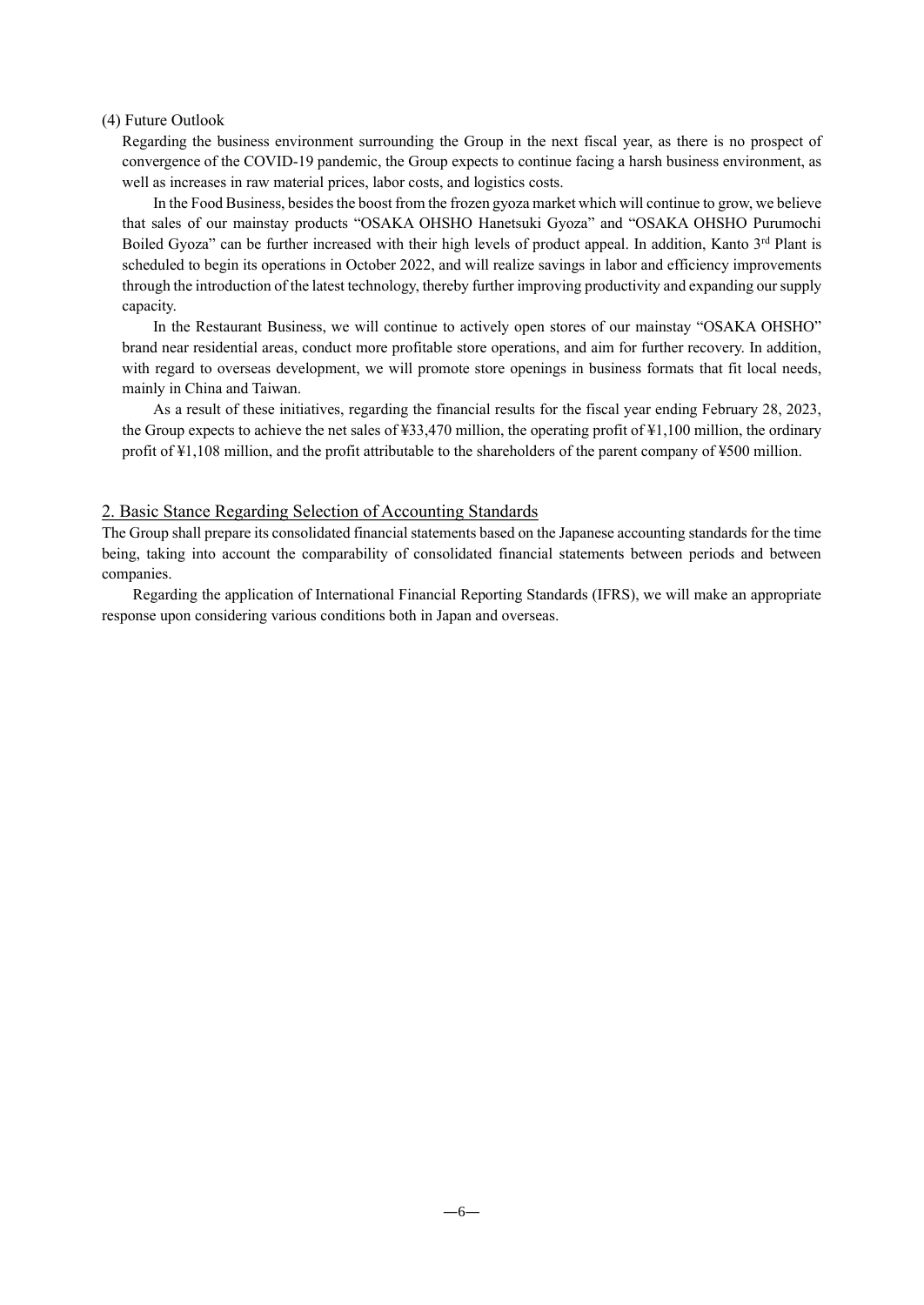# Consolidated Financial Statements Consolidated Balance Sheets

|                                     | As of February 28,2021 | As of February 28,2022 |  |
|-------------------------------------|------------------------|------------------------|--|
| Assets                              |                        |                        |  |
| Current assets                      |                        |                        |  |
| Cash and deposits                   | 1,388                  | 1,622                  |  |
| Accounts receivable - trade         | 6,864                  | 5,716                  |  |
| Merchandise and finished goods      | 814                    | 1,035                  |  |
| Raw materials and supplies          | 392                    | 346                    |  |
| Other                               | 304                    | 322                    |  |
| Allowance for doubtful accounts     | (0)                    |                        |  |
| Total current assets                | 9,764                  | 9,044                  |  |
| Non-current assets                  |                        |                        |  |
| Property, plant and equipment       |                        |                        |  |
| Buildings and structures            | 4,987                  | 5.023                  |  |
| Machinery, equipment and vehicles   | 2.211                  | 2,276                  |  |
| Tools, furniture and fixtures       | 448                    | 502                    |  |
| Land                                | 984                    | 984                    |  |
| Leased assets                       | 35                     | 23                     |  |
| Construction in progress            | 14                     | 579                    |  |
| Total property, plant and equipment | 8,681                  | 9,389                  |  |
| Intangible assets                   |                        |                        |  |
| Software                            | 180                    | 182                    |  |
| Other                               | 50                     | 46                     |  |
| Total intangible assets             | 231                    | 229                    |  |
| Investments and other assets        |                        |                        |  |
| Investment securities               | 18                     | 16                     |  |
| Guarantee deposits                  | 941                    | 818                    |  |
| Deferred tax assets                 | 494                    | 621                    |  |
| Other                               | 301                    | 400                    |  |
| Allowance for doubtful accounts     | (7)                    | (7)                    |  |
| Total investments and other assets  | 1,749                  | 1,850                  |  |
| Total non-current assets            | 10,661                 | 11,470                 |  |
| Total assets                        | 20,426                 | 20,514                 |  |
|                                     |                        |                        |  |

(Million yen)

 $-7-$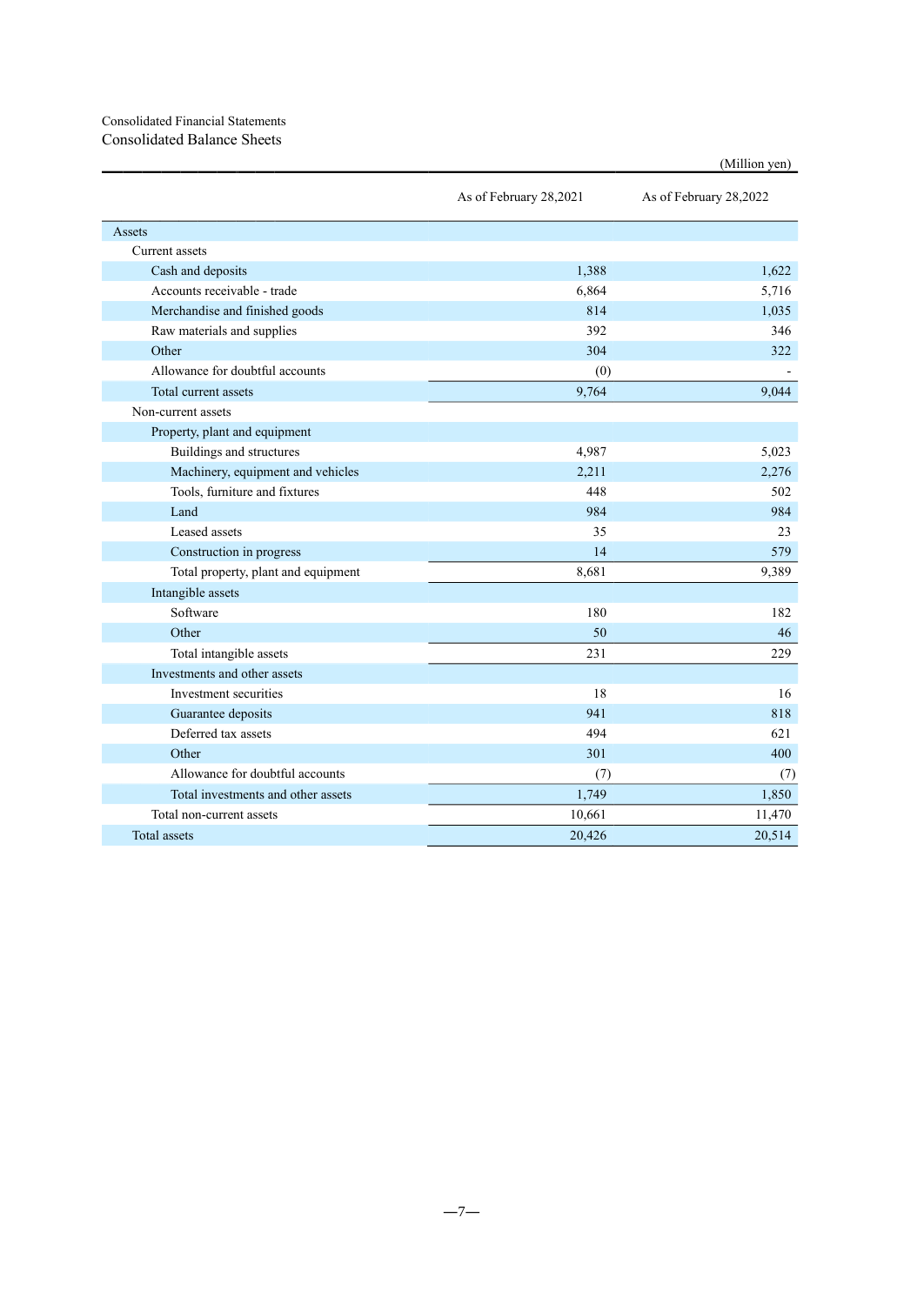|                                                                         |                        | (Million yen)          |
|-------------------------------------------------------------------------|------------------------|------------------------|
|                                                                         | As of February 28,2021 | As of February 28,2022 |
| Liabilities                                                             |                        |                        |
| <b>Current liabilities</b>                                              |                        |                        |
| Accounts payable - trade                                                | 2,726                  | 2,097                  |
| Short-term borrowings                                                   | 1,295                  | 991                    |
| Current portion of long-term borrowings                                 | 553                    | 526                    |
| Accounts payable - other                                                | 3,147                  | 3,120                  |
| Income taxes payable                                                    | 214                    | 424                    |
| Provision for bonuses                                                   | 212                    | 249                    |
| Provision for bonuses for directors (and other<br>officers)             | 29                     | 50                     |
| Provision for sales rebates                                             | 957                    | 918                    |
| Other                                                                   | 767                    | 852                    |
| Total current liabilities                                               | 9,904                  | 9,232                  |
| Non-current liabilities                                                 |                        |                        |
| Long-term borrowings                                                    | 2,057                  | 2,127                  |
| Deferred tax liabilities                                                | 12                     | 12                     |
| Long-term guarantee deposits                                            | 660                    | 661                    |
| Retirement benefit liability                                            | 169                    | 175                    |
| Provision for retirement benefits for directors (and<br>other officers) | 456                    | 481                    |
| Other                                                                   | 35                     | 20                     |
| Total non-current liabilities                                           | 3,392                  | 3,477                  |
| <b>Total liabilities</b>                                                | 13,297                 | 12,709                 |
| Net assets                                                              |                        |                        |
| Shareholders' equity                                                    |                        |                        |
| Share capital                                                           | 2,016                  | 2,016                  |
| Capital surplus                                                         | 1,946                  | 1,947                  |
| Retained earnings                                                       | 3,146                  | 3,816                  |
| Treasury shares                                                         | (0)                    | (0)                    |
| Total shareholders' equity                                              | 7,108                  | 7,779                  |
| Accumulated other comprehensive income                                  |                        |                        |
| Valuation difference on available-for-sale<br>securities                | 2                      | 3                      |
| Foreign currency translation adjustment                                 | ٠                      | $\mathfrak{S}$         |
| Remeasurements of defined benefit plans                                 | (4)                    | 3                      |
| Total accumulated other comprehensive income                            | (1)                    | 12                     |
| Share acquisition rights                                                |                        | 13                     |
| Non-controlling interests                                               | 21                     |                        |
| Total net assets                                                        | 7,128                  | 7,805                  |
| Total liabilities and net assets                                        | 20,426                 | 20,514                 |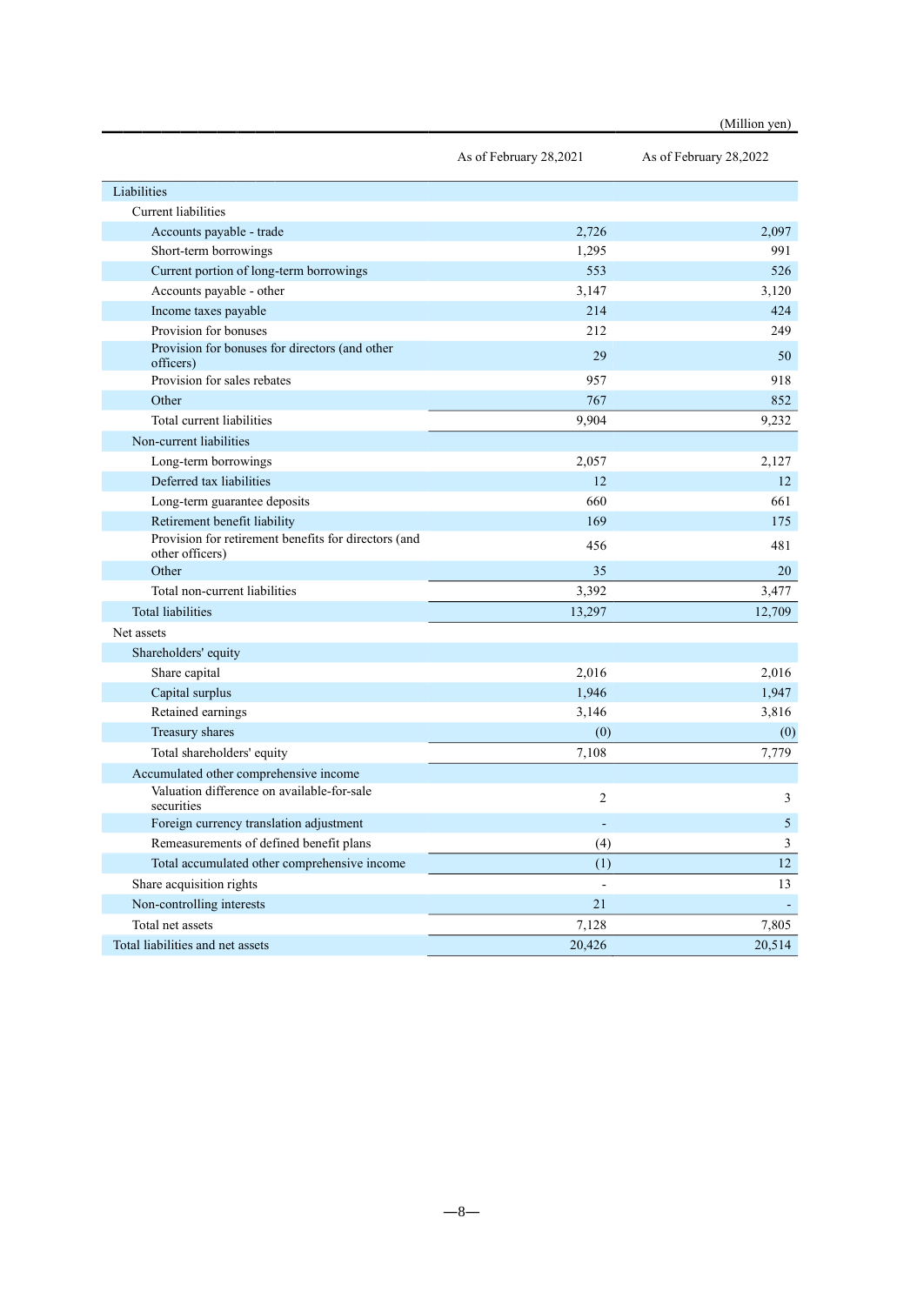# Consolidated Statements of Income and Comprehensive Income

Consolidated Statements of Income

| For the fiscal year<br>For the fiscal year<br>ended February 28,2021<br>ended February 28,2022<br>Net sales<br>25,964<br>30,881<br>Cost of sales<br>15,743<br>18,297<br>10,220<br>12,583<br>Gross profit<br>Selling, general and administrative expenses<br>9,959<br>11,748<br>Operating profit<br>261<br>834<br>Non-operating income<br>Interest income<br>$\mathbf{0}$<br>$\mathbf{0}$<br>Dividend income<br>$\theta$<br>$\mathbf{0}$<br>Subsidy income<br>13<br>651<br>Compensation for forced relocation<br>21<br>Other<br>$\overline{4}$<br>6<br>Total non-operating income<br>39<br>657<br>Non-operating expenses<br>Interest expenses<br>13<br>12<br>Share of loss of entities accounted for using equity<br>$\mathbf{1}$<br>method<br>Taxes and dues<br>2<br>Other<br>3<br>$\overline{2}$<br>21<br>15<br>Total non-operating expenses<br>Ordinary profit<br>279<br>1,476<br>Extraordinary income<br>Gain on sale of non-current assets<br>836<br>Gain on sale of shares of subsidiaries and associates<br>8<br>Reversal of allowance for doubtful accounts<br>10<br>36<br>Gain on bargain purchase<br>Gain on reversal of share acquisition rights<br>$\overline{2}$<br>Other<br>1<br>Total extraordinary income<br>895<br><b>Extraordinary</b> losses<br>Loss on sale and retirement of non-current assets<br>10<br>3<br>89<br>219<br>Loss on store closings<br>Impairment losses<br>765<br>180<br>Loss on sale of shares of subsidiaries and associates<br>48<br>Loss on COVID19<br>51<br>Other<br>27<br>Total extraordinary losses<br>1,125<br>273<br>Profit before income taxes<br>49<br>1,203<br>245<br>Income taxes - current<br>558<br>Income taxes - deferred<br>4<br>(130)<br>Total income taxes<br>249<br>427<br>Profit (loss)<br>(199)<br>775<br>$\overline{2}$<br>Profit attributable to non-controlling interests<br>$\mathbf{1}$ |                                                |       | (Million yen) |
|--------------------------------------------------------------------------------------------------------------------------------------------------------------------------------------------------------------------------------------------------------------------------------------------------------------------------------------------------------------------------------------------------------------------------------------------------------------------------------------------------------------------------------------------------------------------------------------------------------------------------------------------------------------------------------------------------------------------------------------------------------------------------------------------------------------------------------------------------------------------------------------------------------------------------------------------------------------------------------------------------------------------------------------------------------------------------------------------------------------------------------------------------------------------------------------------------------------------------------------------------------------------------------------------------------------------------------------------------------------------------------------------------------------------------------------------------------------------------------------------------------------------------------------------------------------------------------------------------------------------------------------------------------------------------------------------------------------------------------------------------------------------------------------------------------------------------------------------------------|------------------------------------------------|-------|---------------|
|                                                                                                                                                                                                                                                                                                                                                                                                                                                                                                                                                                                                                                                                                                                                                                                                                                                                                                                                                                                                                                                                                                                                                                                                                                                                                                                                                                                                                                                                                                                                                                                                                                                                                                                                                                                                                                                        |                                                |       |               |
|                                                                                                                                                                                                                                                                                                                                                                                                                                                                                                                                                                                                                                                                                                                                                                                                                                                                                                                                                                                                                                                                                                                                                                                                                                                                                                                                                                                                                                                                                                                                                                                                                                                                                                                                                                                                                                                        |                                                |       |               |
|                                                                                                                                                                                                                                                                                                                                                                                                                                                                                                                                                                                                                                                                                                                                                                                                                                                                                                                                                                                                                                                                                                                                                                                                                                                                                                                                                                                                                                                                                                                                                                                                                                                                                                                                                                                                                                                        |                                                |       |               |
|                                                                                                                                                                                                                                                                                                                                                                                                                                                                                                                                                                                                                                                                                                                                                                                                                                                                                                                                                                                                                                                                                                                                                                                                                                                                                                                                                                                                                                                                                                                                                                                                                                                                                                                                                                                                                                                        |                                                |       |               |
|                                                                                                                                                                                                                                                                                                                                                                                                                                                                                                                                                                                                                                                                                                                                                                                                                                                                                                                                                                                                                                                                                                                                                                                                                                                                                                                                                                                                                                                                                                                                                                                                                                                                                                                                                                                                                                                        |                                                |       |               |
|                                                                                                                                                                                                                                                                                                                                                                                                                                                                                                                                                                                                                                                                                                                                                                                                                                                                                                                                                                                                                                                                                                                                                                                                                                                                                                                                                                                                                                                                                                                                                                                                                                                                                                                                                                                                                                                        |                                                |       |               |
|                                                                                                                                                                                                                                                                                                                                                                                                                                                                                                                                                                                                                                                                                                                                                                                                                                                                                                                                                                                                                                                                                                                                                                                                                                                                                                                                                                                                                                                                                                                                                                                                                                                                                                                                                                                                                                                        |                                                |       |               |
|                                                                                                                                                                                                                                                                                                                                                                                                                                                                                                                                                                                                                                                                                                                                                                                                                                                                                                                                                                                                                                                                                                                                                                                                                                                                                                                                                                                                                                                                                                                                                                                                                                                                                                                                                                                                                                                        |                                                |       |               |
|                                                                                                                                                                                                                                                                                                                                                                                                                                                                                                                                                                                                                                                                                                                                                                                                                                                                                                                                                                                                                                                                                                                                                                                                                                                                                                                                                                                                                                                                                                                                                                                                                                                                                                                                                                                                                                                        |                                                |       |               |
|                                                                                                                                                                                                                                                                                                                                                                                                                                                                                                                                                                                                                                                                                                                                                                                                                                                                                                                                                                                                                                                                                                                                                                                                                                                                                                                                                                                                                                                                                                                                                                                                                                                                                                                                                                                                                                                        |                                                |       |               |
|                                                                                                                                                                                                                                                                                                                                                                                                                                                                                                                                                                                                                                                                                                                                                                                                                                                                                                                                                                                                                                                                                                                                                                                                                                                                                                                                                                                                                                                                                                                                                                                                                                                                                                                                                                                                                                                        |                                                |       |               |
|                                                                                                                                                                                                                                                                                                                                                                                                                                                                                                                                                                                                                                                                                                                                                                                                                                                                                                                                                                                                                                                                                                                                                                                                                                                                                                                                                                                                                                                                                                                                                                                                                                                                                                                                                                                                                                                        |                                                |       |               |
|                                                                                                                                                                                                                                                                                                                                                                                                                                                                                                                                                                                                                                                                                                                                                                                                                                                                                                                                                                                                                                                                                                                                                                                                                                                                                                                                                                                                                                                                                                                                                                                                                                                                                                                                                                                                                                                        |                                                |       |               |
|                                                                                                                                                                                                                                                                                                                                                                                                                                                                                                                                                                                                                                                                                                                                                                                                                                                                                                                                                                                                                                                                                                                                                                                                                                                                                                                                                                                                                                                                                                                                                                                                                                                                                                                                                                                                                                                        |                                                |       |               |
|                                                                                                                                                                                                                                                                                                                                                                                                                                                                                                                                                                                                                                                                                                                                                                                                                                                                                                                                                                                                                                                                                                                                                                                                                                                                                                                                                                                                                                                                                                                                                                                                                                                                                                                                                                                                                                                        |                                                |       |               |
|                                                                                                                                                                                                                                                                                                                                                                                                                                                                                                                                                                                                                                                                                                                                                                                                                                                                                                                                                                                                                                                                                                                                                                                                                                                                                                                                                                                                                                                                                                                                                                                                                                                                                                                                                                                                                                                        |                                                |       |               |
|                                                                                                                                                                                                                                                                                                                                                                                                                                                                                                                                                                                                                                                                                                                                                                                                                                                                                                                                                                                                                                                                                                                                                                                                                                                                                                                                                                                                                                                                                                                                                                                                                                                                                                                                                                                                                                                        |                                                |       |               |
|                                                                                                                                                                                                                                                                                                                                                                                                                                                                                                                                                                                                                                                                                                                                                                                                                                                                                                                                                                                                                                                                                                                                                                                                                                                                                                                                                                                                                                                                                                                                                                                                                                                                                                                                                                                                                                                        |                                                |       |               |
|                                                                                                                                                                                                                                                                                                                                                                                                                                                                                                                                                                                                                                                                                                                                                                                                                                                                                                                                                                                                                                                                                                                                                                                                                                                                                                                                                                                                                                                                                                                                                                                                                                                                                                                                                                                                                                                        |                                                |       |               |
|                                                                                                                                                                                                                                                                                                                                                                                                                                                                                                                                                                                                                                                                                                                                                                                                                                                                                                                                                                                                                                                                                                                                                                                                                                                                                                                                                                                                                                                                                                                                                                                                                                                                                                                                                                                                                                                        |                                                |       |               |
|                                                                                                                                                                                                                                                                                                                                                                                                                                                                                                                                                                                                                                                                                                                                                                                                                                                                                                                                                                                                                                                                                                                                                                                                                                                                                                                                                                                                                                                                                                                                                                                                                                                                                                                                                                                                                                                        |                                                |       |               |
|                                                                                                                                                                                                                                                                                                                                                                                                                                                                                                                                                                                                                                                                                                                                                                                                                                                                                                                                                                                                                                                                                                                                                                                                                                                                                                                                                                                                                                                                                                                                                                                                                                                                                                                                                                                                                                                        |                                                |       |               |
|                                                                                                                                                                                                                                                                                                                                                                                                                                                                                                                                                                                                                                                                                                                                                                                                                                                                                                                                                                                                                                                                                                                                                                                                                                                                                                                                                                                                                                                                                                                                                                                                                                                                                                                                                                                                                                                        |                                                |       |               |
|                                                                                                                                                                                                                                                                                                                                                                                                                                                                                                                                                                                                                                                                                                                                                                                                                                                                                                                                                                                                                                                                                                                                                                                                                                                                                                                                                                                                                                                                                                                                                                                                                                                                                                                                                                                                                                                        |                                                |       |               |
|                                                                                                                                                                                                                                                                                                                                                                                                                                                                                                                                                                                                                                                                                                                                                                                                                                                                                                                                                                                                                                                                                                                                                                                                                                                                                                                                                                                                                                                                                                                                                                                                                                                                                                                                                                                                                                                        |                                                |       |               |
|                                                                                                                                                                                                                                                                                                                                                                                                                                                                                                                                                                                                                                                                                                                                                                                                                                                                                                                                                                                                                                                                                                                                                                                                                                                                                                                                                                                                                                                                                                                                                                                                                                                                                                                                                                                                                                                        |                                                |       |               |
|                                                                                                                                                                                                                                                                                                                                                                                                                                                                                                                                                                                                                                                                                                                                                                                                                                                                                                                                                                                                                                                                                                                                                                                                                                                                                                                                                                                                                                                                                                                                                                                                                                                                                                                                                                                                                                                        |                                                |       |               |
|                                                                                                                                                                                                                                                                                                                                                                                                                                                                                                                                                                                                                                                                                                                                                                                                                                                                                                                                                                                                                                                                                                                                                                                                                                                                                                                                                                                                                                                                                                                                                                                                                                                                                                                                                                                                                                                        |                                                |       |               |
|                                                                                                                                                                                                                                                                                                                                                                                                                                                                                                                                                                                                                                                                                                                                                                                                                                                                                                                                                                                                                                                                                                                                                                                                                                                                                                                                                                                                                                                                                                                                                                                                                                                                                                                                                                                                                                                        |                                                |       |               |
|                                                                                                                                                                                                                                                                                                                                                                                                                                                                                                                                                                                                                                                                                                                                                                                                                                                                                                                                                                                                                                                                                                                                                                                                                                                                                                                                                                                                                                                                                                                                                                                                                                                                                                                                                                                                                                                        |                                                |       |               |
|                                                                                                                                                                                                                                                                                                                                                                                                                                                                                                                                                                                                                                                                                                                                                                                                                                                                                                                                                                                                                                                                                                                                                                                                                                                                                                                                                                                                                                                                                                                                                                                                                                                                                                                                                                                                                                                        |                                                |       |               |
|                                                                                                                                                                                                                                                                                                                                                                                                                                                                                                                                                                                                                                                                                                                                                                                                                                                                                                                                                                                                                                                                                                                                                                                                                                                                                                                                                                                                                                                                                                                                                                                                                                                                                                                                                                                                                                                        |                                                |       |               |
|                                                                                                                                                                                                                                                                                                                                                                                                                                                                                                                                                                                                                                                                                                                                                                                                                                                                                                                                                                                                                                                                                                                                                                                                                                                                                                                                                                                                                                                                                                                                                                                                                                                                                                                                                                                                                                                        |                                                |       |               |
|                                                                                                                                                                                                                                                                                                                                                                                                                                                                                                                                                                                                                                                                                                                                                                                                                                                                                                                                                                                                                                                                                                                                                                                                                                                                                                                                                                                                                                                                                                                                                                                                                                                                                                                                                                                                                                                        |                                                |       |               |
|                                                                                                                                                                                                                                                                                                                                                                                                                                                                                                                                                                                                                                                                                                                                                                                                                                                                                                                                                                                                                                                                                                                                                                                                                                                                                                                                                                                                                                                                                                                                                                                                                                                                                                                                                                                                                                                        |                                                |       |               |
|                                                                                                                                                                                                                                                                                                                                                                                                                                                                                                                                                                                                                                                                                                                                                                                                                                                                                                                                                                                                                                                                                                                                                                                                                                                                                                                                                                                                                                                                                                                                                                                                                                                                                                                                                                                                                                                        |                                                |       |               |
|                                                                                                                                                                                                                                                                                                                                                                                                                                                                                                                                                                                                                                                                                                                                                                                                                                                                                                                                                                                                                                                                                                                                                                                                                                                                                                                                                                                                                                                                                                                                                                                                                                                                                                                                                                                                                                                        |                                                |       |               |
|                                                                                                                                                                                                                                                                                                                                                                                                                                                                                                                                                                                                                                                                                                                                                                                                                                                                                                                                                                                                                                                                                                                                                                                                                                                                                                                                                                                                                                                                                                                                                                                                                                                                                                                                                                                                                                                        |                                                |       |               |
|                                                                                                                                                                                                                                                                                                                                                                                                                                                                                                                                                                                                                                                                                                                                                                                                                                                                                                                                                                                                                                                                                                                                                                                                                                                                                                                                                                                                                                                                                                                                                                                                                                                                                                                                                                                                                                                        |                                                |       |               |
|                                                                                                                                                                                                                                                                                                                                                                                                                                                                                                                                                                                                                                                                                                                                                                                                                                                                                                                                                                                                                                                                                                                                                                                                                                                                                                                                                                                                                                                                                                                                                                                                                                                                                                                                                                                                                                                        |                                                |       |               |
|                                                                                                                                                                                                                                                                                                                                                                                                                                                                                                                                                                                                                                                                                                                                                                                                                                                                                                                                                                                                                                                                                                                                                                                                                                                                                                                                                                                                                                                                                                                                                                                                                                                                                                                                                                                                                                                        |                                                |       |               |
|                                                                                                                                                                                                                                                                                                                                                                                                                                                                                                                                                                                                                                                                                                                                                                                                                                                                                                                                                                                                                                                                                                                                                                                                                                                                                                                                                                                                                                                                                                                                                                                                                                                                                                                                                                                                                                                        |                                                |       |               |
|                                                                                                                                                                                                                                                                                                                                                                                                                                                                                                                                                                                                                                                                                                                                                                                                                                                                                                                                                                                                                                                                                                                                                                                                                                                                                                                                                                                                                                                                                                                                                                                                                                                                                                                                                                                                                                                        | Profit (loss) attributable to owners of parent | (202) | 773           |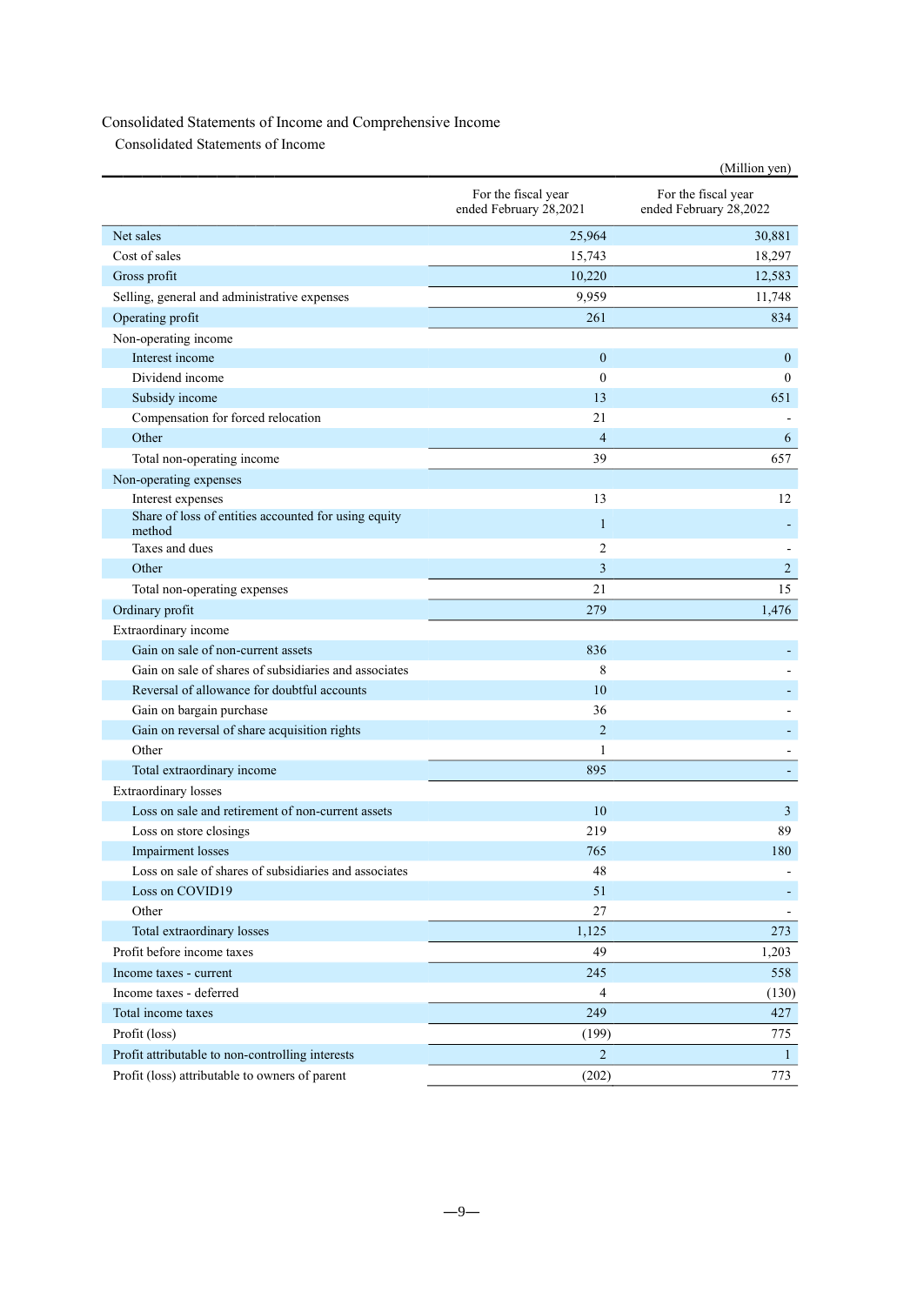# Consolidated Statements of Comprehensive Income

|                                                                                      |                                               | (Million yen)                                 |
|--------------------------------------------------------------------------------------|-----------------------------------------------|-----------------------------------------------|
|                                                                                      | For the fiscal year<br>ended February 28,2021 | For the fiscal year<br>ended February 28,2022 |
| Profit (loss)                                                                        | (199)                                         | 775                                           |
| Other comprehensive income                                                           |                                               |                                               |
| Valuation difference on available-for-sale securities                                | (0)                                           |                                               |
| Foreign currency translation adjustment                                              |                                               | .5                                            |
| Remeasurements of defined benefit plans, net of tax                                  | 3                                             |                                               |
| Share of other comprehensive income of entities<br>accounted for using equity method | (12)                                          |                                               |
| Total other comprehensive income                                                     | (9)                                           | 13                                            |
| Comprehensive income                                                                 | (208)                                         | 789                                           |
| Comprehensive income attributable to                                                 |                                               |                                               |
| Comprehensive income attributable to owners of<br>parent                             | (211)                                         | 787                                           |
| Comprehensive income attributable to non-controlling<br>interests                    | $\overline{2}$                                |                                               |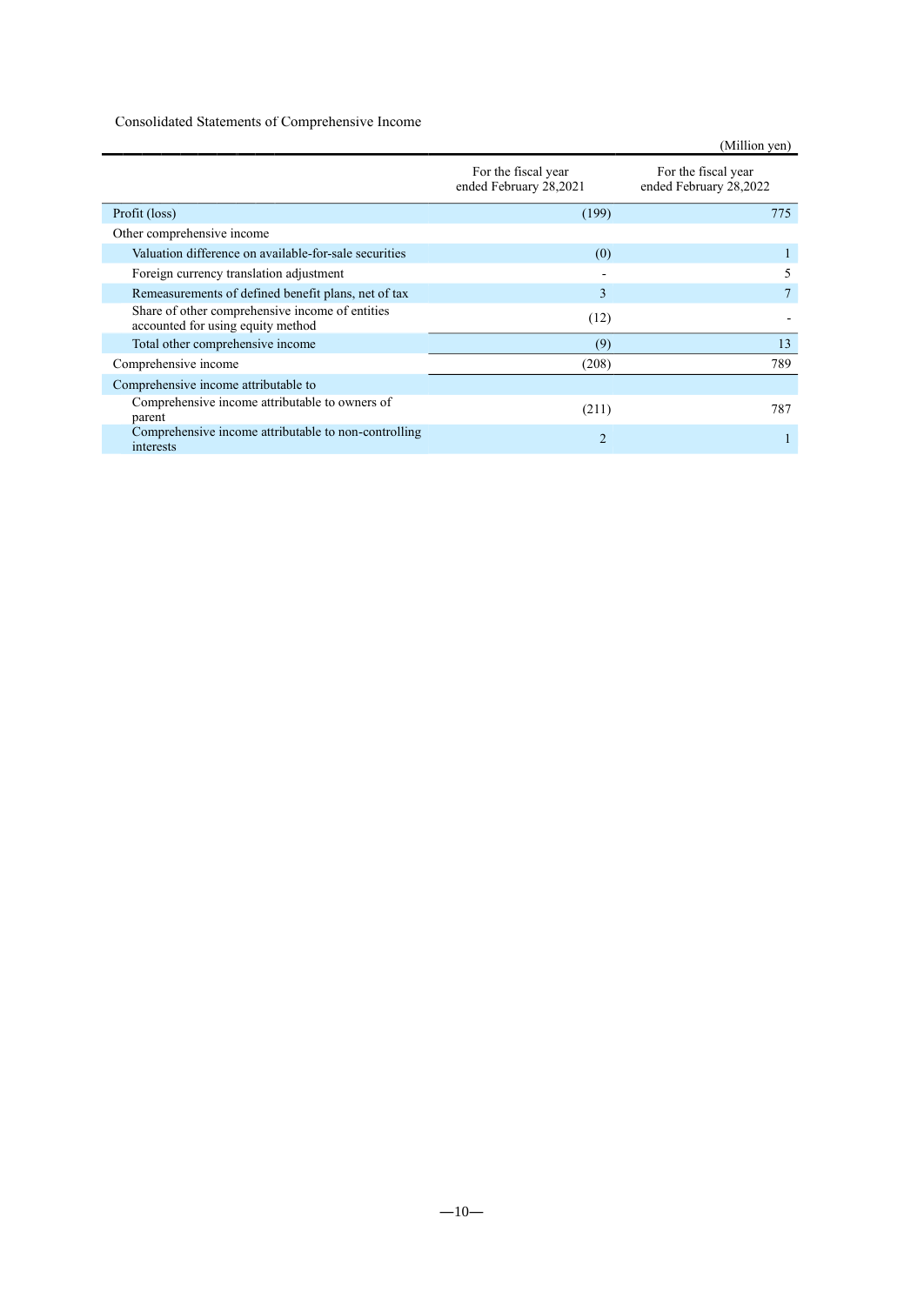# Consolidated Statements of Changes in Net Assets

|                                                                                                          |               |                    |                      |                    | (Million yen)                    |
|----------------------------------------------------------------------------------------------------------|---------------|--------------------|----------------------|--------------------|----------------------------------|
|                                                                                                          |               |                    | Shareholders' equity |                    |                                  |
|                                                                                                          | Share capital | Capital<br>surplus | Retained<br>earnings | Treasury<br>shares | Total<br>shareholders'<br>equity |
| Balance at beginning<br>of period                                                                        | 2,016         | 1,946              | 3,450                | (0)                | 7,412                            |
| Changes during<br>period                                                                                 |               |                    |                      |                    |                                  |
| Dividends of<br>surplus                                                                                  |               |                    | (101)                |                    | (101)                            |
| Profit (loss)<br>attributable to<br>owners of parent                                                     |               |                    | (202)                |                    | (202)                            |
| Purchase of<br>treasury shares                                                                           |               |                    |                      |                    |                                  |
| Change in scope of<br>consolidation                                                                      |               |                    |                      |                    |                                  |
| Change in<br>ownership interest<br>of parent due to<br>transactions with<br>non-controlling<br>interests |               |                    |                      |                    |                                  |
| Net changes in<br>items other than<br>shareholders' equity                                               |               |                    |                      |                    |                                  |
| Total changes<br>during period                                                                           |               |                    | (303)                |                    | (303)                            |
| Balance at end of<br>period                                                                              | 2,016         | 1,946              | 3,146                | (0)                | 7,108                            |

For the fiscal year ended February 28,2021

|                                                                          |                                                                 |                                                  | Accumulated other comprehensive income         |                                                           |                                |                                  |                     |
|--------------------------------------------------------------------------|-----------------------------------------------------------------|--------------------------------------------------|------------------------------------------------|-----------------------------------------------------------|--------------------------------|----------------------------------|---------------------|
|                                                                          | Valuation<br>difference on<br>available-for-<br>sale securities | Foreign<br>currency<br>translation<br>adjustment | Remeasureme<br>nts of defined<br>benefit plans | Total<br>accumulated<br>other<br>comprehensiv<br>e income | Share<br>acquisition<br>rights | Non-<br>controlling<br>interests | Total net<br>assets |
| Balance at beginning<br>of period                                        | $\overline{2}$                                                  | 12                                               | (8)                                            | 7                                                         | $\overline{2}$                 | 18                               | 7,440               |
| Changes during<br>period                                                 |                                                                 |                                                  |                                                |                                                           |                                |                                  |                     |
| Dividends of<br>surplus                                                  |                                                                 |                                                  |                                                |                                                           |                                |                                  | (101)               |
| Profit (loss)<br>attributable to<br>owners of parent                     |                                                                 |                                                  |                                                |                                                           |                                |                                  | (202)               |
| Purchase of<br>treasury shares                                           |                                                                 |                                                  |                                                |                                                           |                                |                                  |                     |
| Change in scope of<br>consolidation                                      |                                                                 |                                                  |                                                |                                                           |                                |                                  |                     |
| Change in<br>ownership interest<br>of parent due to<br>transactions with |                                                                 |                                                  |                                                |                                                           |                                |                                  |                     |
| non-controlling<br>interests                                             |                                                                 |                                                  |                                                |                                                           |                                |                                  |                     |
| Net changes in<br>items other than<br>shareholders' equity               | (0)                                                             | (12)                                             | 3                                              | (9)                                                       | (2)                            | $\overline{c}$                   | (8)                 |
| Total changes<br>during period                                           | (0)                                                             | (12)                                             | 3                                              | (9)                                                       | (2)                            | $\overline{2}$                   | (312)               |
| Balance at end of<br>period                                              | 2                                                               |                                                  | (4)                                            | (1)                                                       |                                | 21                               | 7,128               |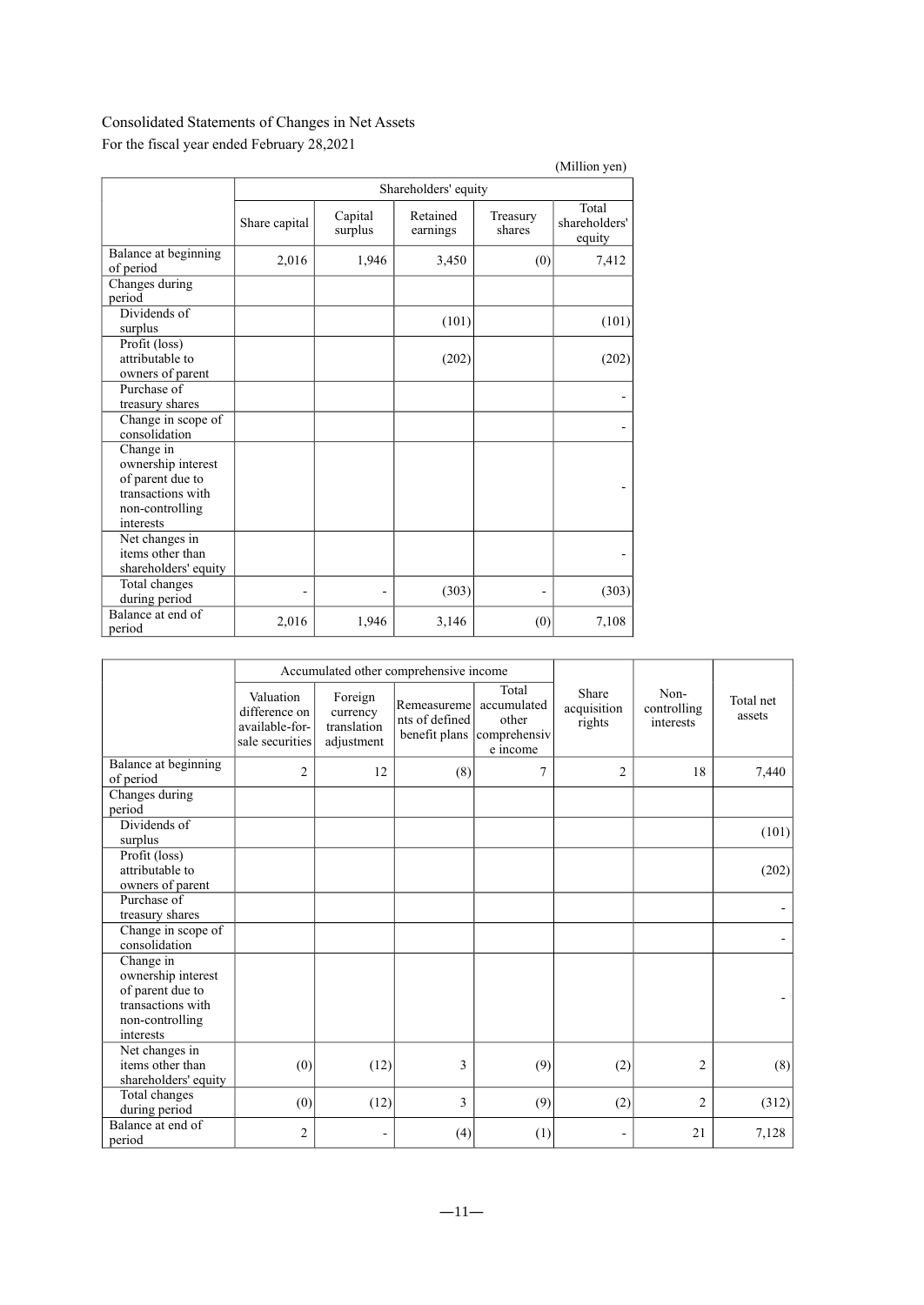# For the fiscal year ended February 28,2022

|                                                                                                          |               |                      |                      |                    | (Million yen)                    |  |  |
|----------------------------------------------------------------------------------------------------------|---------------|----------------------|----------------------|--------------------|----------------------------------|--|--|
|                                                                                                          |               | Shareholders' equity |                      |                    |                                  |  |  |
|                                                                                                          | Share capital | Capital<br>surplus   | Retained<br>earnings | Treasury<br>shares | Total<br>shareholders'<br>equity |  |  |
| Balance at beginning<br>of period                                                                        | 2,016         | 1,946                | 3,146                | (0)                | 7,108                            |  |  |
| Changes during<br>period                                                                                 |               |                      |                      |                    |                                  |  |  |
| Dividends of<br>surplus                                                                                  |               |                      | (101)                |                    | (101)                            |  |  |
| Profit (loss)<br>attributable to<br>owners of parent                                                     |               |                      | 773                  |                    | 773                              |  |  |
| Purchase of<br>treasury shares                                                                           |               |                      |                      | (0)                | (0)                              |  |  |
| Change in scope of<br>consolidation                                                                      |               |                      | (2)                  |                    | (2)                              |  |  |
| Change in<br>ownership interest<br>of parent due to<br>transactions with<br>non-controlling<br>interests |               | 1                    |                      |                    | 1                                |  |  |
| Net changes in<br>items other than<br>shareholders' equity                                               |               |                      |                      |                    |                                  |  |  |
| Total changes<br>during period                                                                           |               | 1                    | 670                  | (0)                | 670                              |  |  |
| Balance at end of<br>period                                                                              | 2,016         | 1,947                | 3,816                | (0)                | 7,779                            |  |  |

|                                                                                                          |                                                                 | Accumulated other comprehensive income           |                                                            |                                            |                                |                                  |                     |
|----------------------------------------------------------------------------------------------------------|-----------------------------------------------------------------|--------------------------------------------------|------------------------------------------------------------|--------------------------------------------|--------------------------------|----------------------------------|---------------------|
|                                                                                                          | Valuation<br>difference on<br>available-for-<br>sale securities | Foreign<br>currency<br>translation<br>adjustment | Remeasureme accumulated<br>nts of defined<br>benefit plans | Total<br>other<br>comprehensiv<br>e income | Share<br>acquisition<br>rights | Non-<br>controlling<br>interests | Total net<br>assets |
| Balance at beginning<br>of period                                                                        | $\overline{2}$                                                  |                                                  | (4)                                                        | (1)                                        | $\blacksquare$                 | 21                               | 7,128               |
| Changes during<br>period                                                                                 |                                                                 |                                                  |                                                            |                                            |                                |                                  |                     |
| Dividends of<br>surplus                                                                                  |                                                                 |                                                  |                                                            |                                            |                                |                                  | (101)               |
| Profit (loss)<br>attributable to<br>owners of parent                                                     |                                                                 |                                                  |                                                            |                                            |                                |                                  | 773                 |
| Purchase of<br>treasury shares                                                                           |                                                                 |                                                  |                                                            |                                            |                                |                                  | (0)                 |
| Change in scope of<br>consolidation                                                                      |                                                                 |                                                  |                                                            |                                            |                                |                                  | (2)                 |
| Change in<br>ownership interest<br>of parent due to<br>transactions with<br>non-controlling<br>interests |                                                                 |                                                  |                                                            |                                            |                                |                                  | 1                   |
| Net changes in<br>items other than<br>shareholders' equity                                               | 1                                                               | 5                                                | 7                                                          | 13                                         | 13                             | (21)                             | 5                   |
| Total changes<br>during period                                                                           | 1                                                               | 5                                                | 7                                                          | 13                                         | 13                             | (21)                             | 676                 |
| Balance at end of<br>period                                                                              | 3                                                               | 5                                                | 3                                                          | 12                                         | 13                             |                                  | 7,805               |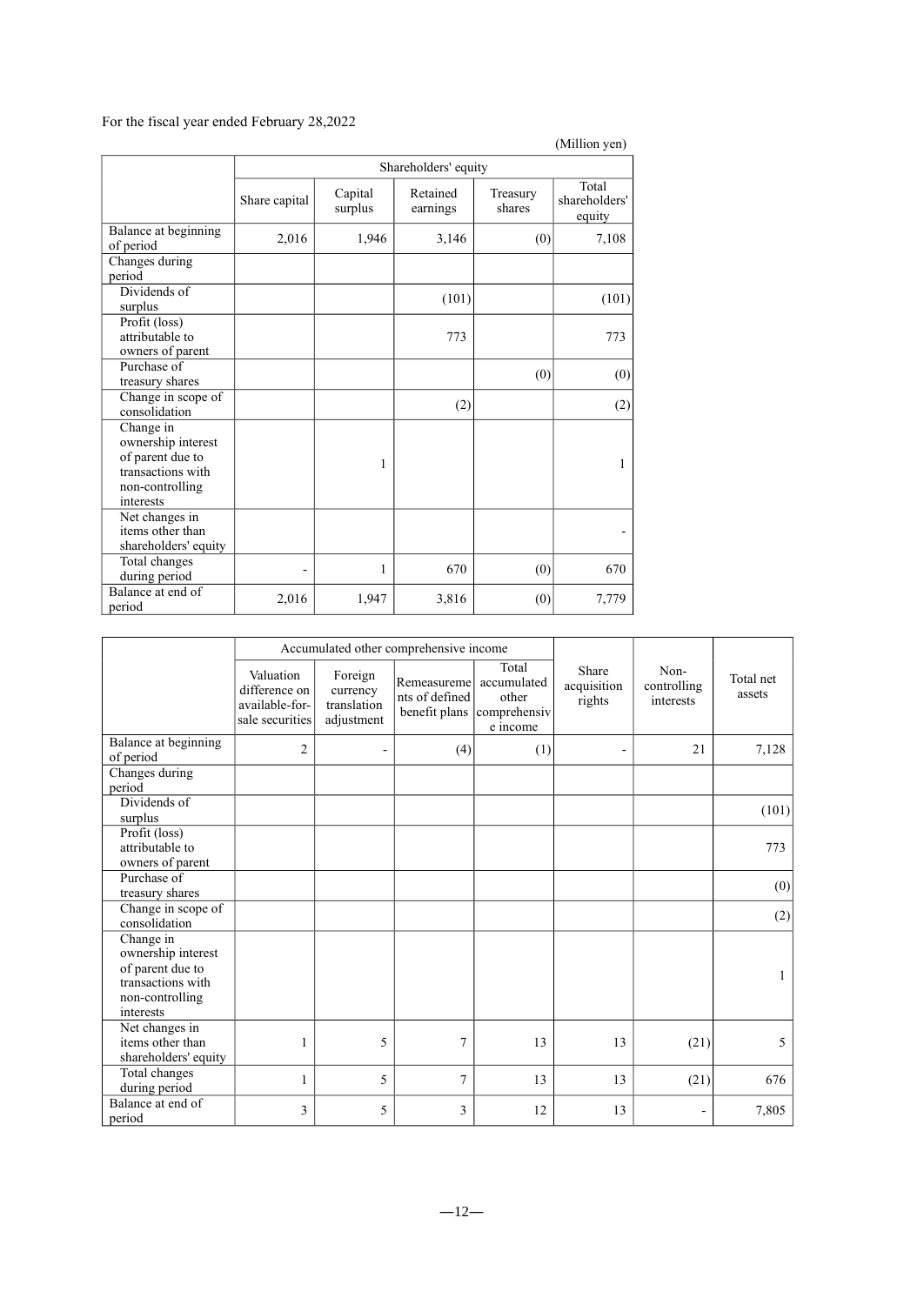# Consolidated Statements of Cash Flows

|                                                                                                |                                               | (Million yen)                                 |
|------------------------------------------------------------------------------------------------|-----------------------------------------------|-----------------------------------------------|
|                                                                                                | For the fiscal year<br>ended February 28,2021 | For the fiscal year<br>ended February 28,2022 |
| Cash flows from operating activities                                                           |                                               |                                               |
| Profit before income taxes                                                                     | 49                                            | 1,203                                         |
| Depreciation                                                                                   | 844                                           | 1.014                                         |
| Amortization of goodwill                                                                       | $\overline{4}$                                |                                               |
| Gain on bargain purchase                                                                       | (36)                                          |                                               |
| Share of loss (profit) of entities accounted for using<br>equity method                        | $\mathbf{1}$                                  |                                               |
| Impairment losses                                                                              | 765                                           | 180                                           |
| Loss on store closings                                                                         | 219                                           | 89                                            |
| Compensation for forced relocation                                                             | (21)                                          |                                               |
| Other extraordinary loss (income)                                                              | 67                                            |                                               |
| Increase (decrease) in retirement benefit liability                                            | (8)                                           | 13                                            |
| Increase (decrease) in provision for retirement<br>benefits for directors (and other officers) | 20                                            | 24                                            |
| Increase (decrease) in provision for bonuses                                                   | 56                                            | 37                                            |
| Increase (decrease) in provision for bonuses for<br>directors (and other officers)             | 6                                             | 21                                            |
| Increase (decrease) in provision for sales rebates                                             | 127                                           | (39)                                          |
| Increase (decrease) in allowance for doubtful accounts                                         | 19                                            | (0)                                           |
| Interest and dividend income                                                                   | (0)                                           | (0)                                           |
| Interest expenses                                                                              | 13                                            | 12                                            |
| Loss (gain) on sale and retirement of non-current<br>assets                                    | (825)                                         | 3                                             |
| Gain on reversal of share acquisition rights                                                   | (2)                                           |                                               |
| Loss (gain) on sale of shares of subsidiaries and<br>associates                                | 39                                            |                                               |
| Decrease (increase) in trade receivables                                                       | (1,446)                                       | 1.157                                         |
| Decrease (increase) in inventories                                                             | (144)                                         | (174)                                         |
| Increase (decrease) in trade payables                                                          | 410                                           | (637)                                         |
| Increase (decrease) in accounts payable - other                                                | 540                                           | (70)                                          |
| Increase (decrease) in accrued consumption taxes                                               | (12)                                          | 76                                            |
| Increase (decrease) in guarantee deposits received                                             | (84)                                          | $\mathbf{0}$                                  |
| Other, net                                                                                     | 240                                           | (69)                                          |
| Subtotal                                                                                       | 848                                           | 2,841                                         |
| Interest and dividends received                                                                | $\theta$                                      | $\theta$                                      |
| Interest paid                                                                                  | (14)                                          | (12)                                          |
| Income taxes paid                                                                              | (200)                                         | (318)                                         |
| Proceeds from compensation for forced relocation                                               | 21                                            |                                               |
| Net cash provided by (used in) operating activities                                            | 655                                           | 2,510                                         |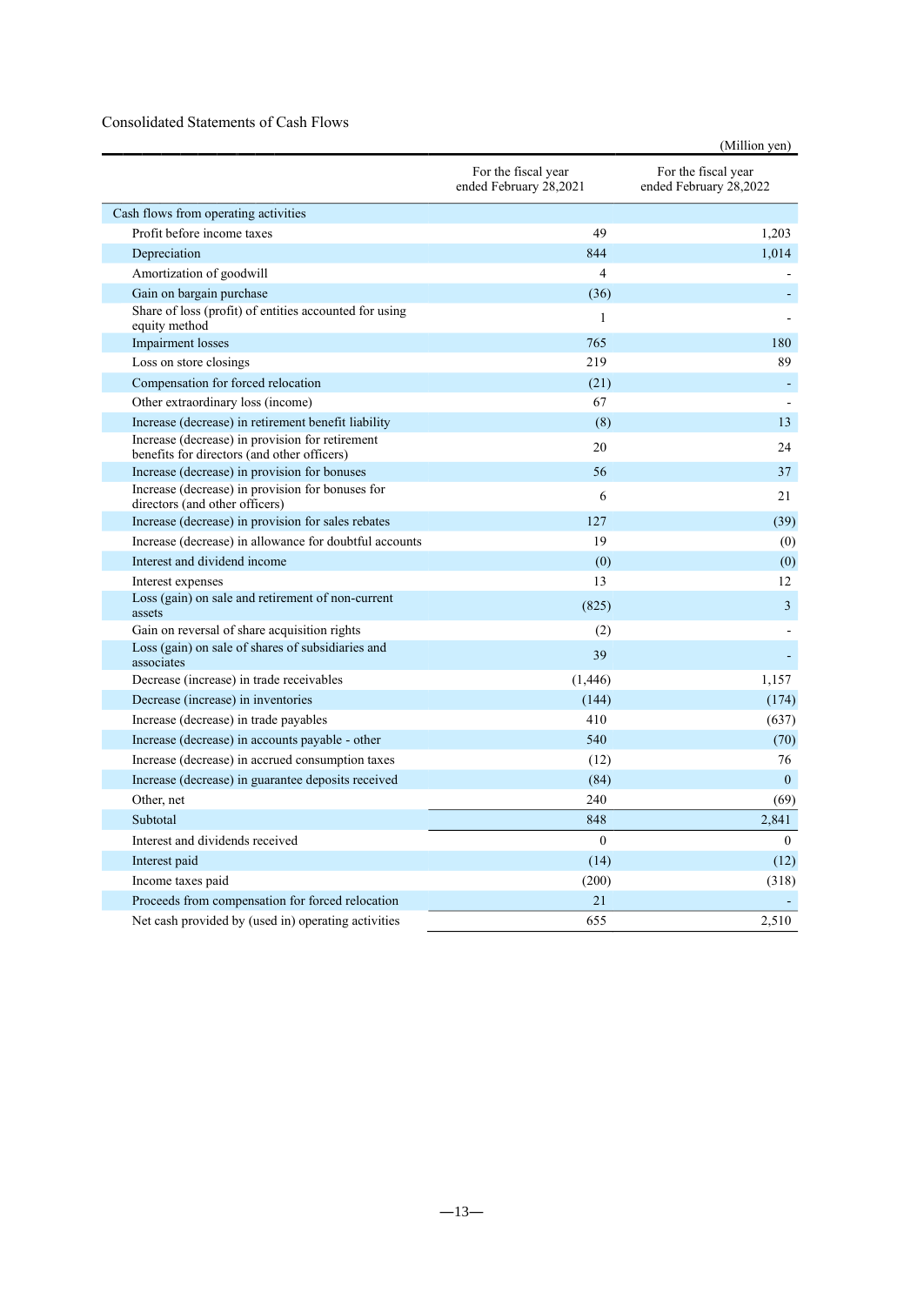|                                                                                                    |                                               | (Million yen)                                 |
|----------------------------------------------------------------------------------------------------|-----------------------------------------------|-----------------------------------------------|
|                                                                                                    | For the fiscal year<br>ended February 28,2021 | For the fiscal year<br>ended February 28,2022 |
| Cash flows from investing activities                                                               |                                               |                                               |
| Purchase of property, plant and equipment                                                          | (1, 484)                                      | (1, 848)                                      |
| Proceeds from sale of property, plant and equipment                                                | 1.520                                         | $\mathbf{0}$                                  |
| Purchase of intangible assets                                                                      | (114)                                         | (51)                                          |
| Purchase of shares of subsidiaries and associates                                                  |                                               | (66)                                          |
| Proceeds from purchase of shares of subsidiaries<br>resulting in change in scope of consolidation  | 64                                            |                                               |
| Payments for sale of shares of subsidiaries resulting in<br>change in scope of consolidation       | (46)                                          |                                               |
| Payments of guarantee deposits                                                                     | (68)                                          | (75)                                          |
| Proceeds from refund of guarantee deposits                                                         | 88                                            | 183                                           |
| Other, net                                                                                         | 24                                            | (59)                                          |
| Net cash provided by (used in) investing activities                                                | (17)                                          | (1, 917)                                      |
| Cash flows from financing activities                                                               |                                               |                                               |
| Net increase (decrease) in short-term borrowings                                                   | (344)                                         | (304)                                         |
| Proceeds from long-term borrowings                                                                 | 900                                           | 600                                           |
| Repayments of long-term borrowings                                                                 | (620)                                         | (557)                                         |
| Purchase of shares of subsidiaries not resulting in<br>change in scope of consolidation            |                                               | (22)                                          |
| Proceeds from issuance of share acquisition rights                                                 |                                               | 2                                             |
| Dividends paid                                                                                     | (101)                                         | (101)                                         |
| Repayments of lease obligations                                                                    | (24)                                          | (13)                                          |
| Other, net                                                                                         |                                               | (0)                                           |
| Net cash provided by (used in) financing activities                                                | (191)                                         | (396)                                         |
| Effect of exchange rate change on cash and cash<br>equivalents                                     |                                               | 5                                             |
| Net increase (decrease) in cash and cash equivalents                                               | 447                                           | 202                                           |
| Cash and cash equivalents at beginning of period                                                   | 933                                           | 1.380                                         |
| Increase in cash and cash equivalents resulting from<br>inclusion of subsidiaries in consolidation |                                               | 38                                            |
| Cash and cash equivalents at end of period                                                         | 1,380                                         | 1.622                                         |
|                                                                                                    |                                               |                                               |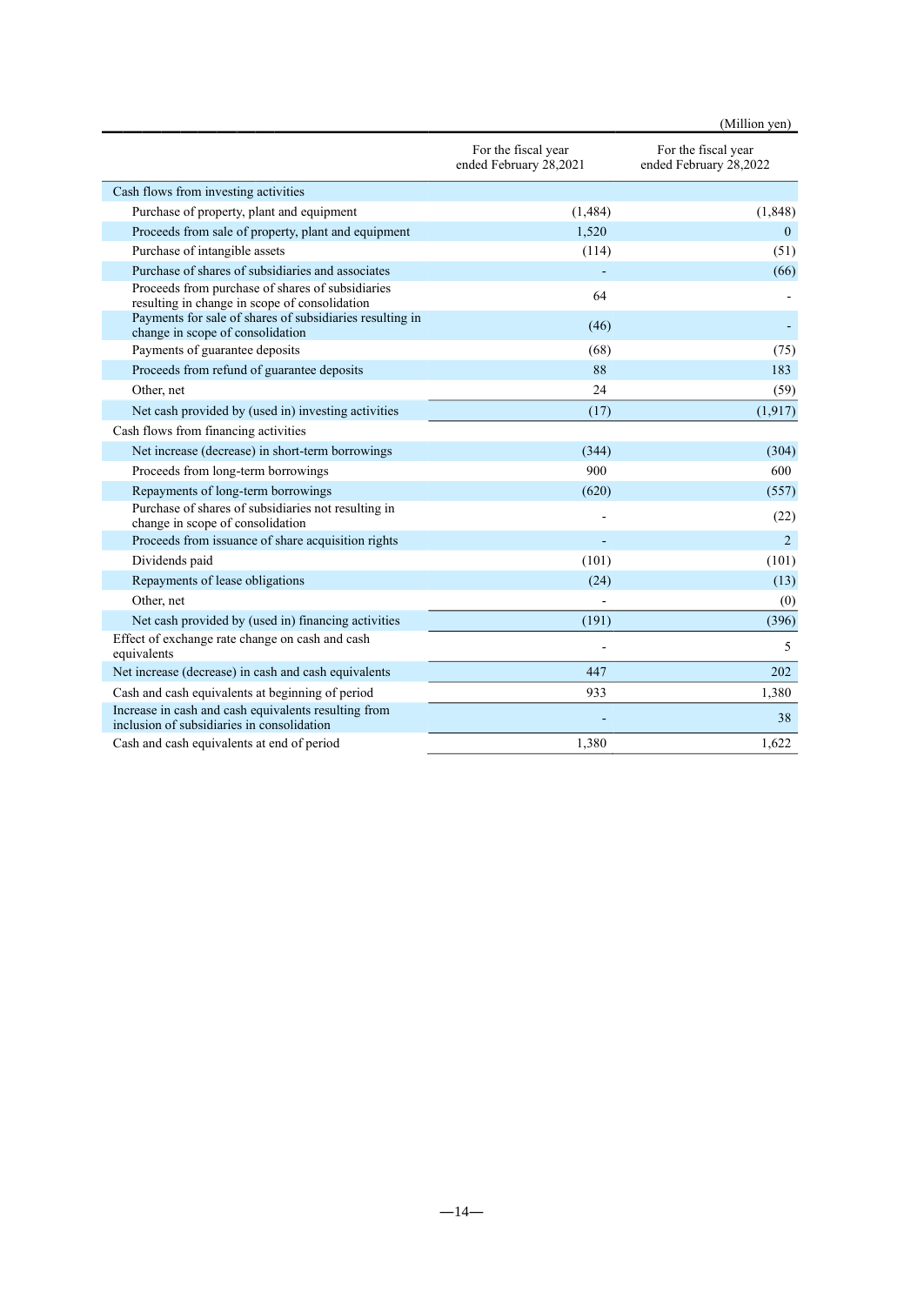## (5) Notes to Consolidated Financial Statements

(Notes on going concern assumption)

Not applicable.

## (Changes in significant subsidiaries)

## Not applicable.

Although this does not fall under changes in specified subsidiaries, EAT AND TAIWAN CO., LTD., which has increased in significance, has been included in the scope of consolidation from the fiscal year under review.

# (Additional Information)

(Accounting estimates made in line with the COVID-19 pandemic)

Due to the impact of the COVID-19 pandemic, our business activities have been affected, as a result of factors including the stagnation of business activities in line with restrictions on movement both in Japan and overseas. Assuming a certain level of the impact of the COVID-19 pandemic will remain even after the fiscal year under review, we have made certain accounting estimates (impairment of non-current assets, etc.).

Since there is high uncertainty surrounding the impact of the COVID-19 pandemic, if there are changes to the above assumption, there may be an impact on the Group's operating results and financial position in the future.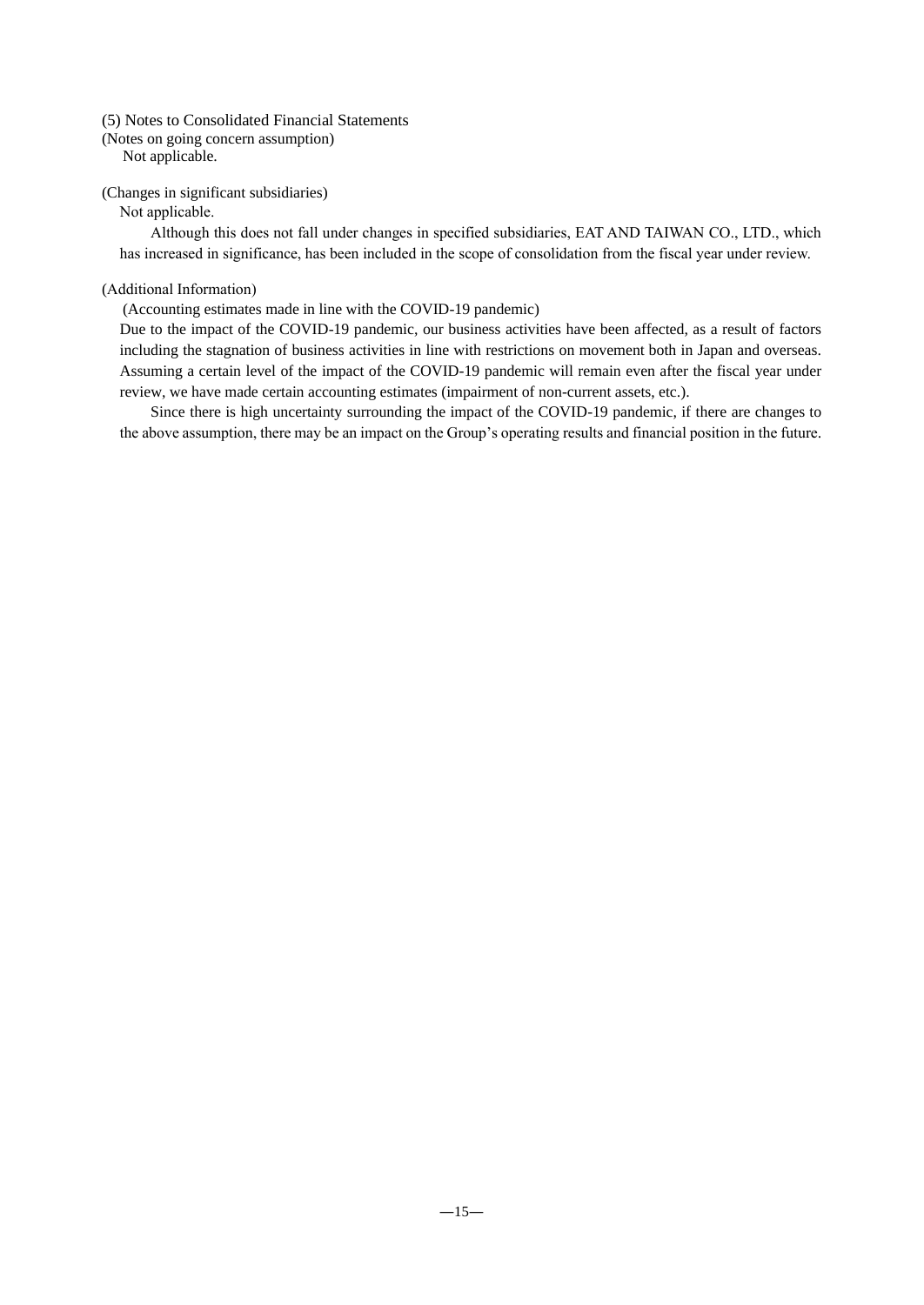(Segment information, etc.)

[Segment information]

1. Overview of reportable segments

The Group's reportable segments are the constituent business units of the Group for which separate financial data are available and that are examined periodically to allow the Board of Directors to determine the allocation of management resources and evaluate performance.

The Group has adopted a holding company system, and develops its business by formulating comprehensive strategies for each operating company.

Accordingly, the Group has two reportable segments, the Food Business and the Restaurant Business, based on factors including similarities by product and service, with each of the operating companies as the foundation.

In the Food Business, we sell frozen foods, etc. under the "OSAKA OHSHO" brand to consumer Co-op and general mass retailers nationwide through wholesalers, as well as through e-commerce business goods sales sites. In the Restaurant Business, we operate directly managed restaurants centering on OSAKA OHSHO, as well as franchise chains of such in-house brands.

2. Calculation methods of net sales, profit (loss), assets, liabilities and other items for each reportable segment The accounting method for the reported business segments is the same as the accounting method adopted in the preparation of the consolidated financial statements.

Profit figures in the reportable segments are based on operating profit.

Inter-segment net sales or transfers are based on market prices, manufacturing costs, etc.

3. Matters regarding changes in reportable segments, etc.

In order to more appropriately evaluate and manage the performance of each reportable segment, we have reviewed the allocation method of common expenses and changed the method of calculating profit or losses in the reportable segments from the fiscal year under review.

Segment information for the previous fiscal year that is stated for comparison with information in the fiscal year under review was prepared using the restated reportable segments, and there is a difference between the said information and information on reportable segments disclosed in the previous fiscal year.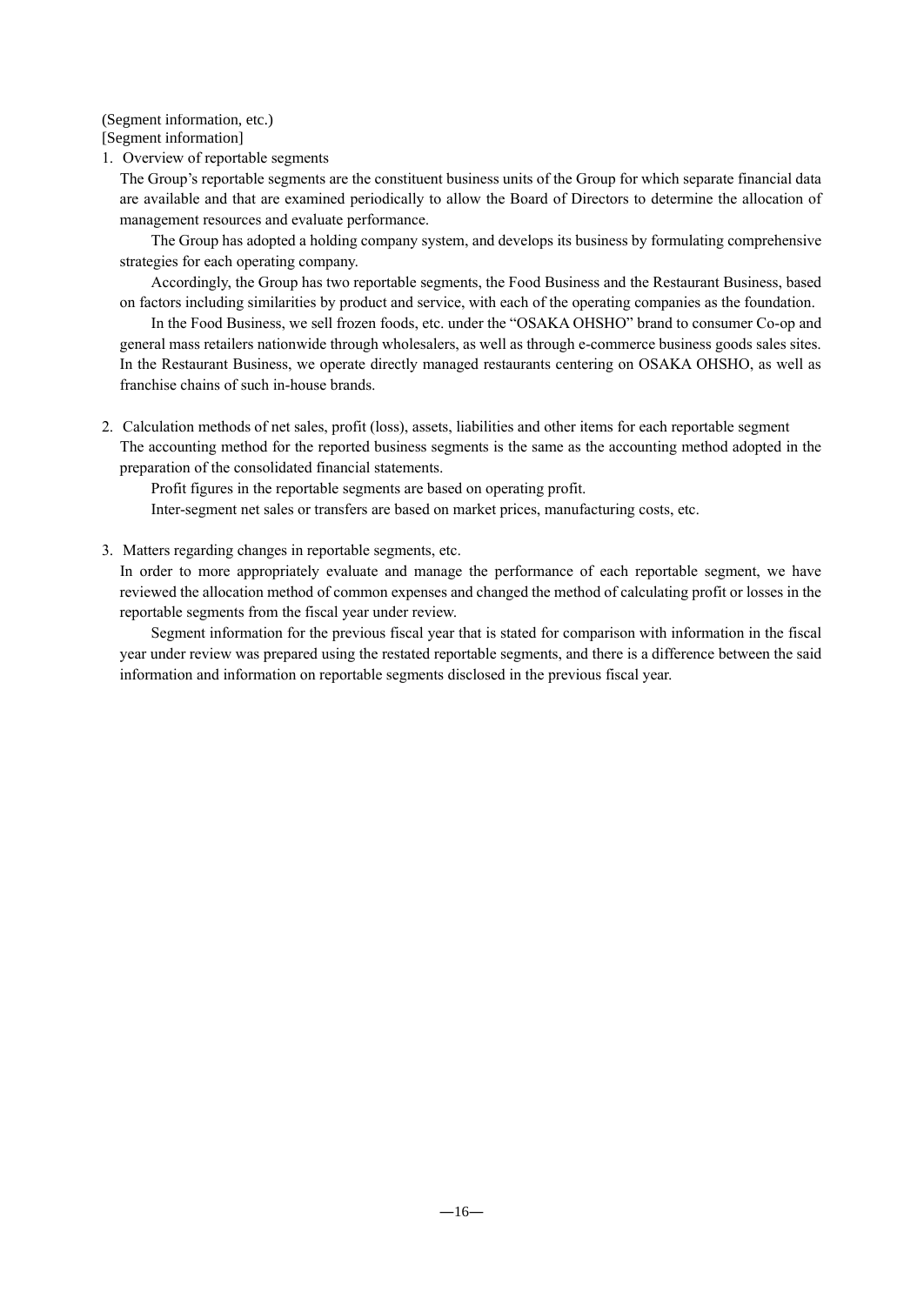4. Information on net sales, profit (loss), assets, liabilities and other items by reportable segment For the fiscal year ended February 28, 2021 (from April 1, 2020 to February 28, 2021)

(Million yen)

|                                                                       |                      | Reportable segment            |        |                        | Amount recorded                                               |
|-----------------------------------------------------------------------|----------------------|-------------------------------|--------|------------------------|---------------------------------------------------------------|
|                                                                       | <b>Food Business</b> | Restaurant<br><b>Business</b> | Total  | Adjustment<br>(Note 1) | in Consolidated<br>Financial<br><b>Statements</b><br>(Note 2) |
| Net sales                                                             |                      |                               |        |                        |                                                               |
| Net sales to external customers                                       | 15,667               | 10,296                        | 25,964 |                        | 25,964                                                        |
| Inter-segment net sales or<br>transfers                               | 794                  |                               | 794    | (794)                  |                                                               |
| Total                                                                 | 16,462               | 10,296                        | 26,759 | (794)                  | 25,964                                                        |
| Segment profit (loss)                                                 | 869                  | (400)                         | 469    | (207)                  | 261                                                           |
| Segment assets                                                        | 14,976               | 3,878                         | 18,854 | 1,571                  | 20,426                                                        |
| Other items                                                           |                      |                               |        |                        |                                                               |
| Depreciation                                                          | 524                  | 320                           | 844    |                        | 844                                                           |
| Amortization of goodwill                                              |                      | 4                             | 4      |                        | 4                                                             |
| Increase in property, plant and<br>equipment and intangible<br>assets | 865                  | 688                           | 1,554  | 124                    | 1,678                                                         |

(Notes) 1. Details of the adjustments are as follows:

(1) The ¥(207) million adjustment to segment profit (loss) consists of company-wide expenses not allocated to each reportable segment, and mainly includes general and administrative expenses that do not belong to the reportable segments.

(2) The ¥1,571 million adjustment to segment assets consists of company-wide assets not allocated to each reportable segment, and mainly includes surplus assets and working capital (cash and deposits) of the Head Office and deferred tax assets that do not belong to the reportable segments.

(3) The ¥124 million adjustment to the increase in property, plant and equipment and intangible assets consists of company-wide assets not allocated to each reportable segment, and mainly includes software and equipment of the Head Office that do not belong to the reportable segments.

- 2 Segment profit (loss) has been adjusted to correspond with operating profit in the Consolidated Statement of Income.
- 3. Depreciation includes the amortization of long-term prepaid expenses.
- 4. The fiscal year under review falls under the transitional period of the change in the fiscal year-end, and consists of 11 months (April 1, 2020 to February 28, 2021) for the Company and its consolidated subsidiaries which had fiscal years that ended in March.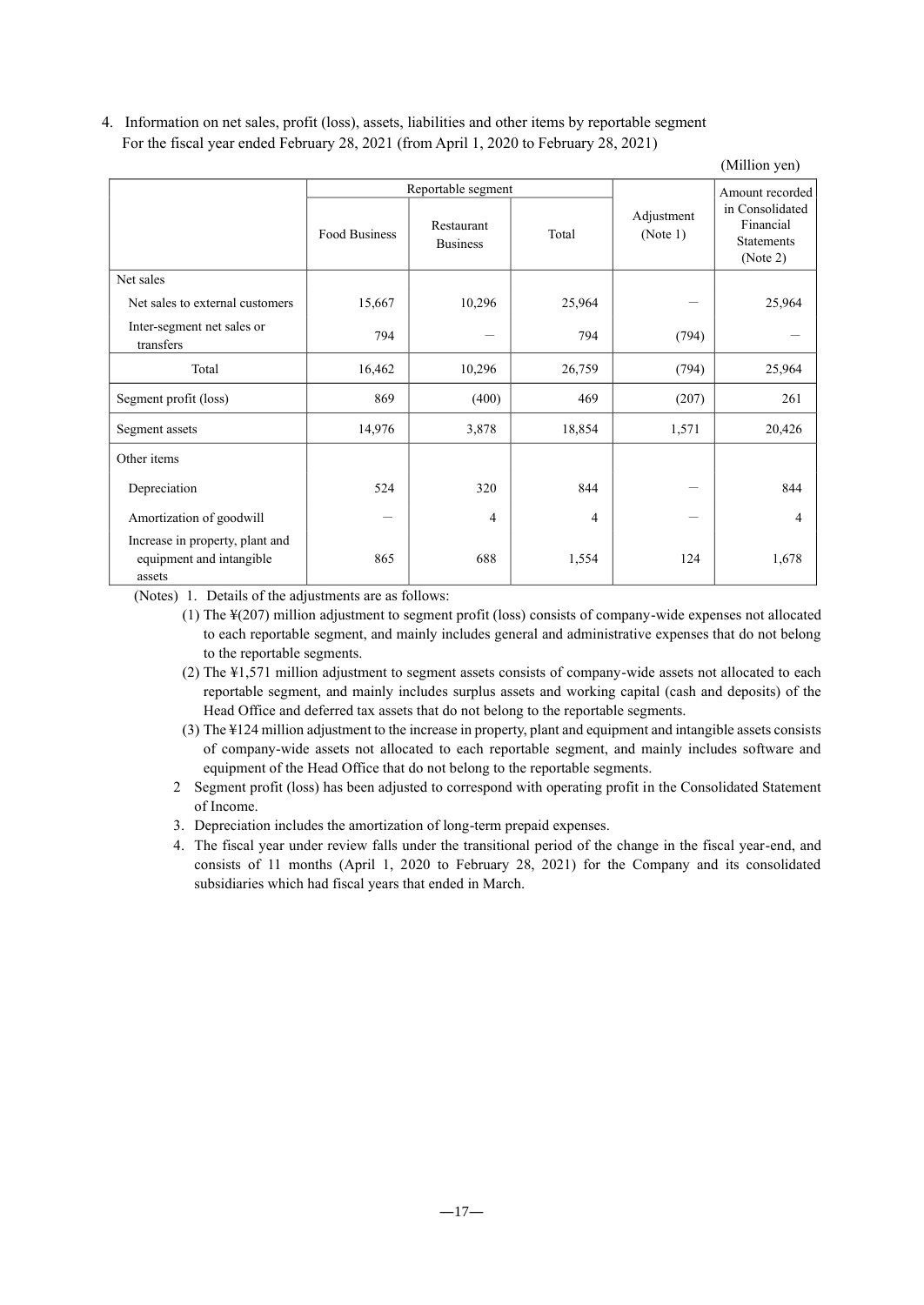For the fiscal year ended February 28, 2022 (from March 1, 2021 to February 28, 2022)

(Million yen)

|                                                                       |               | Reportable segment            |        | Amount recorded        |                                                               |
|-----------------------------------------------------------------------|---------------|-------------------------------|--------|------------------------|---------------------------------------------------------------|
|                                                                       | Food Business | Restaurant<br><b>Business</b> | Total  | Adjustment<br>(Note 1) | in Consolidated<br>Financial<br><b>Statements</b><br>(Note 2) |
| Net sales                                                             |               |                               |        |                        |                                                               |
| Net sales to external customers                                       | 18,789        | 12,091                        | 30,881 |                        | 30,881                                                        |
| Inter-segment net sales or<br>transfers                               | 889           |                               | 889    | (889)                  |                                                               |
| Total                                                                 | 19,678        | 12,091                        | 31,770 | (889)                  | 30,881                                                        |
| Segment profit (loss)                                                 | 1,153         | 11                            | 1,164  | (330)                  | 834                                                           |
| Segment assets                                                        | 14,651        | 3,986                         | 18,638 | 1,876                  | 20,514                                                        |
| Other items                                                           |               |                               |        |                        |                                                               |
| Depreciation                                                          | 670           | 343                           | 1,014  | —                      | 1,014                                                         |
| Amortization of goodwill                                              |               |                               |        |                        |                                                               |
| Increase in property, plant and<br>equipment and intangible<br>assets | 1,236         | 608                           | 1,844  | 28                     | 1,872                                                         |

(Notes) 1. Details of the adjustments are as follows:

(1) The ¥(330) million adjustment to segment profit (loss) consists of company-wide expenses not allocated to each reportable segment, and mainly includes general and administrative expenses that do not belong to the reportable segments.

- (2) The ¥1,876 million adjustment to segment assets consists of company-wide assets not allocated to each reportable segment, and mainly includes surplus assets and working capital (cash and deposits) of the Head Office and deferred tax assets that do not belong to the reportable segments.
- (3) The ¥28 million adjustment to the increase in property, plant and equipment and intangible assets consists of company-wide assets not allocated to each reportable segment, and mainly includes software and equipment of the Head Office that do not belong to the reportable segments.
- 2 Segment profit (loss) has been adjusted to correspond with operating profit in the Consolidated Statement of Income.
- 3. Depreciation includes the amortization of long-term prepaid expenses.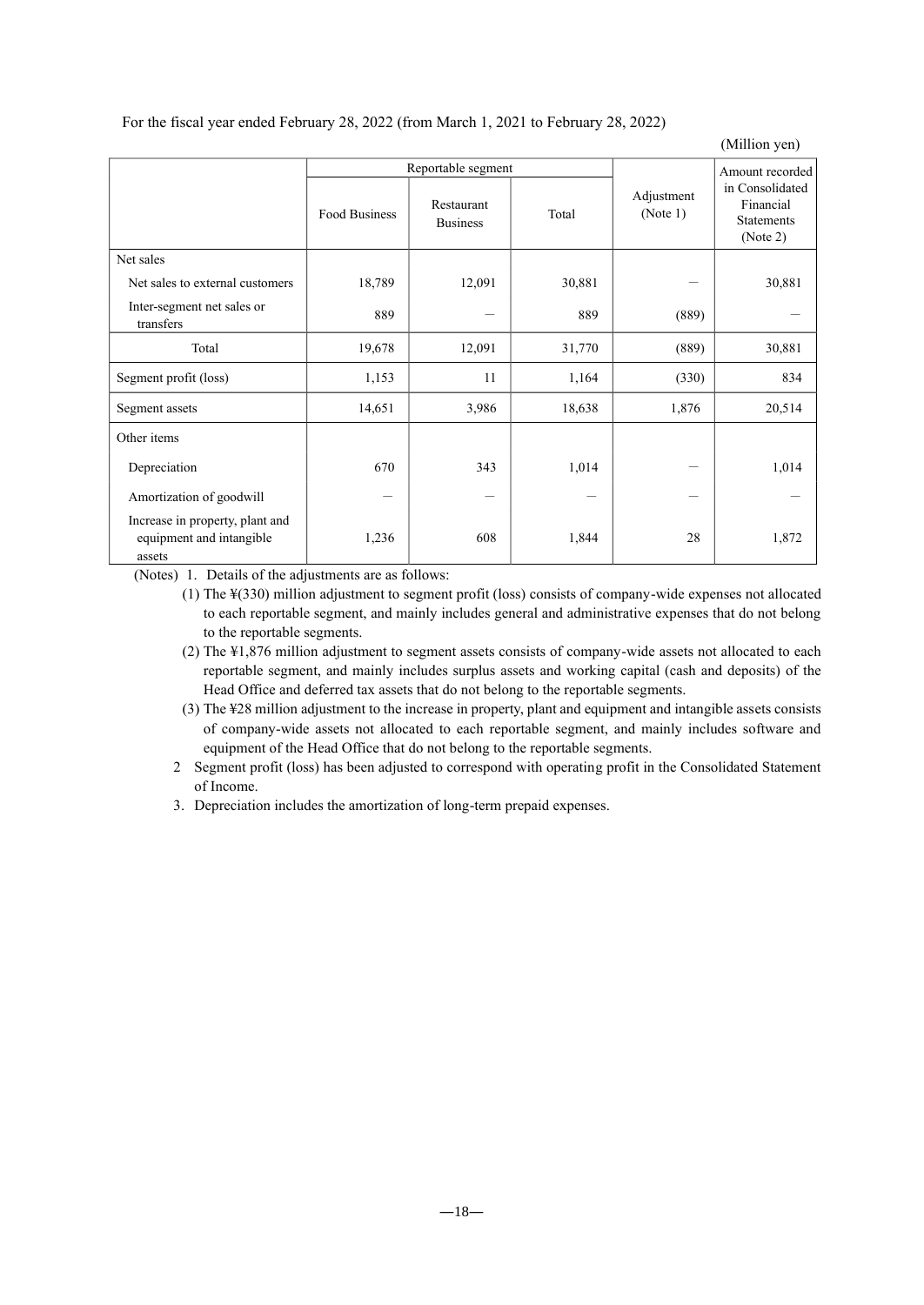# [Related information]

For the fiscal year ended February 28, 2021 (from April 1, 2020 to February 28, 2021)

1. Information by product or service

As the same information has been stated in "Segment information," this information is omitted.

- 2. Information by region
	- (1) Net sales

As net sales to external customers in Japan exceed 90% of net sales in the Consolidated Statement of Income, this information is omitted.

(2) Property, plant and equipment

As there is no property, plant and equipment outside of Japan, this information is omitted.

# 3. Information by major customer

|                               |           | (Million yen)           |
|-------------------------------|-----------|-------------------------|
| Name of customer              | Net sales | Name of related segment |
| Mitsubishi Shokuhin Co., Ltd. | 5,773     | Food Business           |
| <b>ITOCHU</b> Corporation     | 2,576     | Food Business           |

For the fiscal year ended February 28, 2022 (from March 1, 2021 to February 28, 2022)

1. Information by product or service

As the same information has been stated in "Segment information," this information is omitted.

# 2. Information by region

# (1) Net sales

As net sales to external customers in Japan exceed 90% of net sales in the Consolidated Statement of Income, this information is omitted.

(2) Property, plant and equipment

As the property, plant and equipment in Japan exceed 90% of the value of property, plant and equipment in the Consolidated Balance Sheets, this information is omitted.

# 3. Information by major customer

|                               |           | (Million yen)           |
|-------------------------------|-----------|-------------------------|
| Name of customer              | Net sales | Name of related segment |
| Mitsubishi Shokuhin Co., Ltd. | 6.345     | <b>Food Business</b>    |
| <b>ITOCHU</b> Corporation     | 2,712     | <b>Food Business</b>    |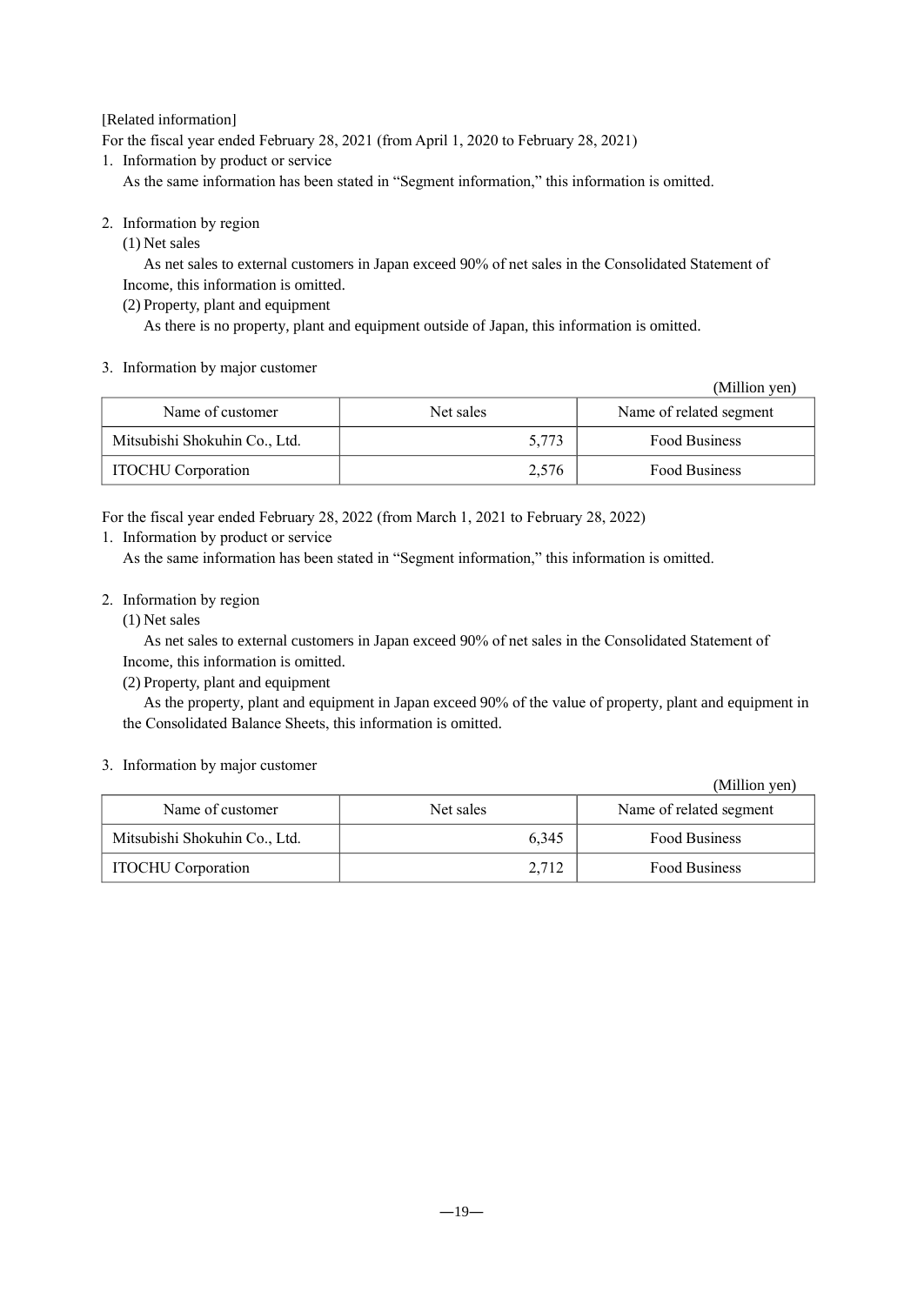[Information on impairment losses on non-current assets by reportable segment] For the fiscal year ended February 28, 2021 (from April 1, 2020 to February 28, 2021)

|                   |                    |                            | (Million yen) |
|-------------------|--------------------|----------------------------|---------------|
|                   | Reportable segment | Total                      |               |
|                   | Food Business      | <b>Restaurant Business</b> |               |
| Impairment losses |                    | 765                        |               |

# For the fiscal year ended February 28, 2022 (from March 1, 2021 to February 28, 2022)

|                   |                    |                            | (Million yen) |
|-------------------|--------------------|----------------------------|---------------|
|                   | Reportable segment | Total                      |               |
|                   | Food Business      | <b>Restaurant Business</b> |               |
| Impairment losses | –                  | 180                        | 180           |

[Information on amortized amount and unamortized balance of goodwill by reportable segment] For the fiscal year ended February 28, 2021 (from April 1, 2020 to February 28, 2021)

|                       |                                                       |       |                          |                   | (Million yen) |
|-----------------------|-------------------------------------------------------|-------|--------------------------|-------------------|---------------|
| Reportable segment    |                                                       |       |                          | Amount recorded   |               |
|                       | Restaurant<br><b>Food Business</b><br><b>Business</b> | Total | Adjustment               | in Consolidated   |               |
|                       |                                                       |       |                          | Financial         |               |
|                       |                                                       |       |                          | <b>Statements</b> |               |
| Amount amortized      |                                                       |       |                          |                   |               |
| in the current period | -                                                     | 4     | 4                        |                   |               |
| Balance at end of     |                                                       |       |                          |                   |               |
| current period        | -                                                     | -     | $\overline{\phantom{a}}$ | -                 |               |

For the fiscal year ended February 28, 2022 (from March 1, 2021 to February 28, 2022) Not applicable.

[Information on gain on bargain purchase by reportable segment]

For the fiscal year ended February 28, 2021 (from April 1, 2020 to February 28, 2021)

In the Restaurant Business segment, the Group acquired the shares of Ippinko Co., Ltd. and Ippinko Foods Ltd. In line with the above, ¥36 million of gain on bargain purchase was recorded in the fiscal year ended February 28, 2021.

For the fiscal year ended February 28, 2022 (from March 1, 2021 to February 28, 2022) Not applicable.